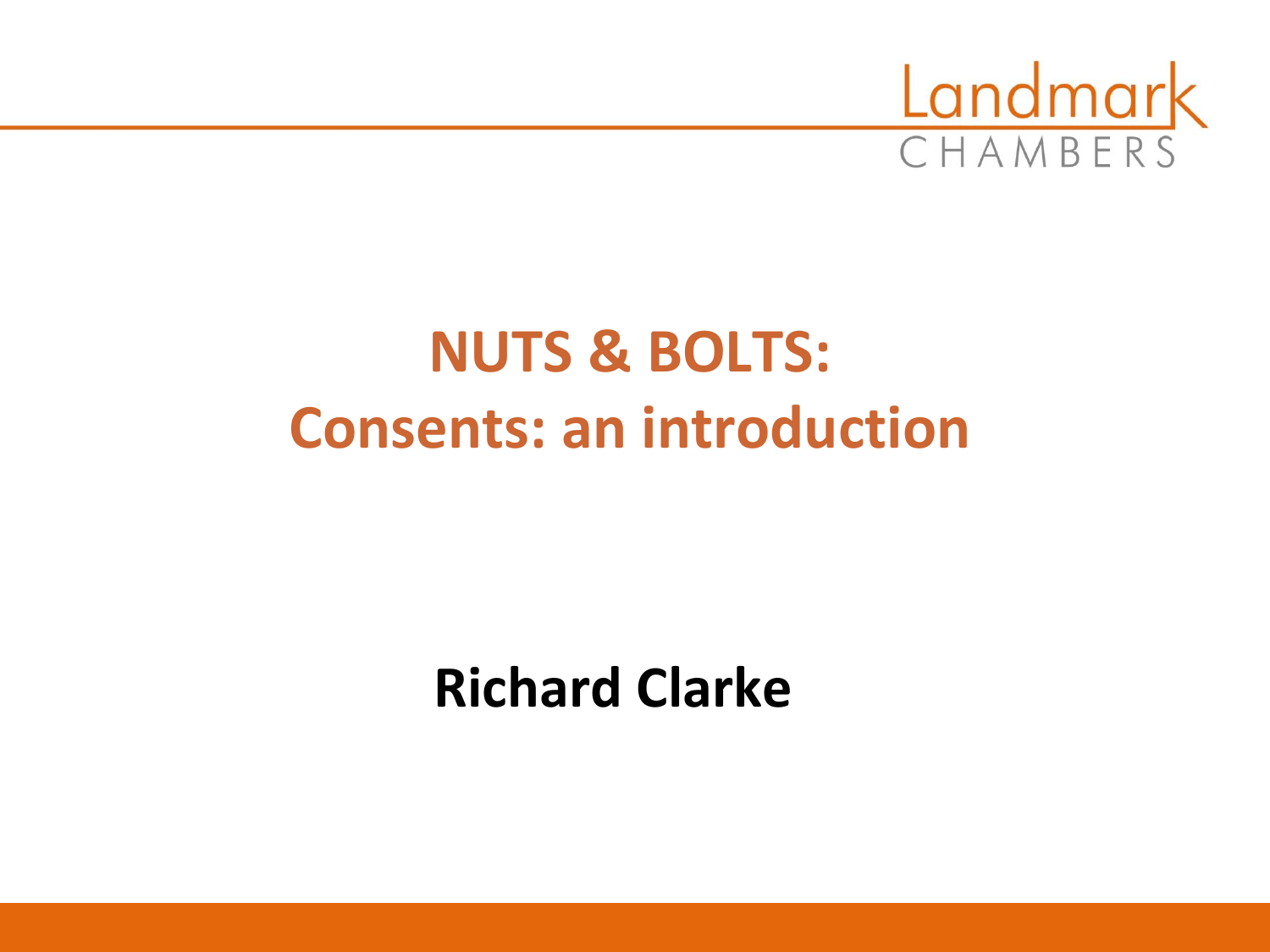#### **When is consent required?**

- A question of the construction of the lease;
- Essentially, a party needs consent when they seek to do something which is governed by a restriction or prohibition in the lease.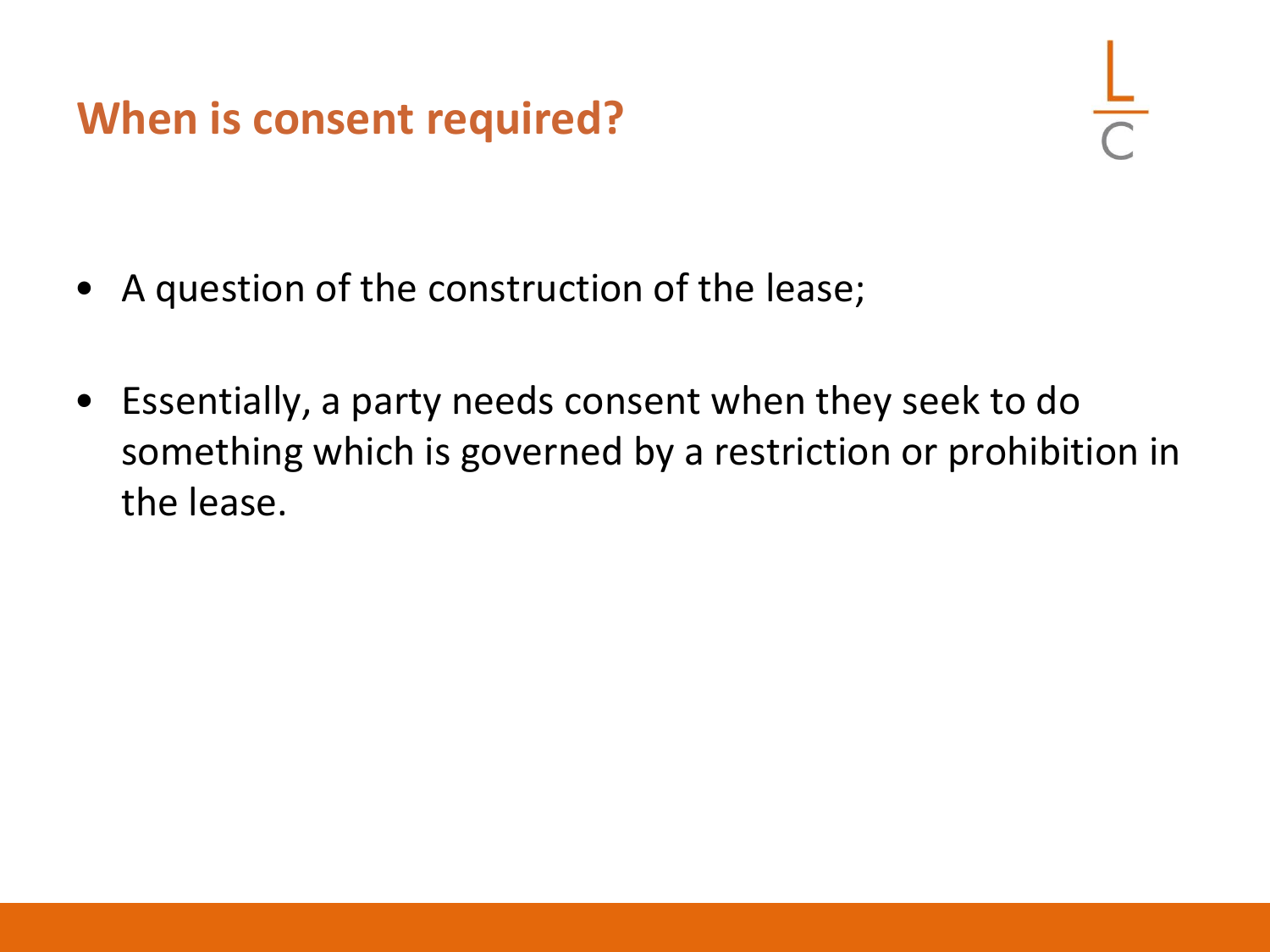## **Types of covenant**

- Three types:
	- **Absolute**: e.g. covenants "only to use as a restaurant", "not to make structural alterations" or "not to underlet part of the premises";
	- **Qualified**. Two types:
		- **Partially qualified**: e.g. covenants "not to use premises other than a restaurant without consent", "not to make structural alterations without consent", "not to underlet part of the premises without consent";
		- **Fully qualified**: e.g. covenants "not to use premises other than a restaurant without consent, such consent not to be unreasonably withheld", "not to make structural alterations without consent , such consent not to be unreasonably withheld", "not to underlet part of the premises without consent, such consent not to be unreasonably withheld";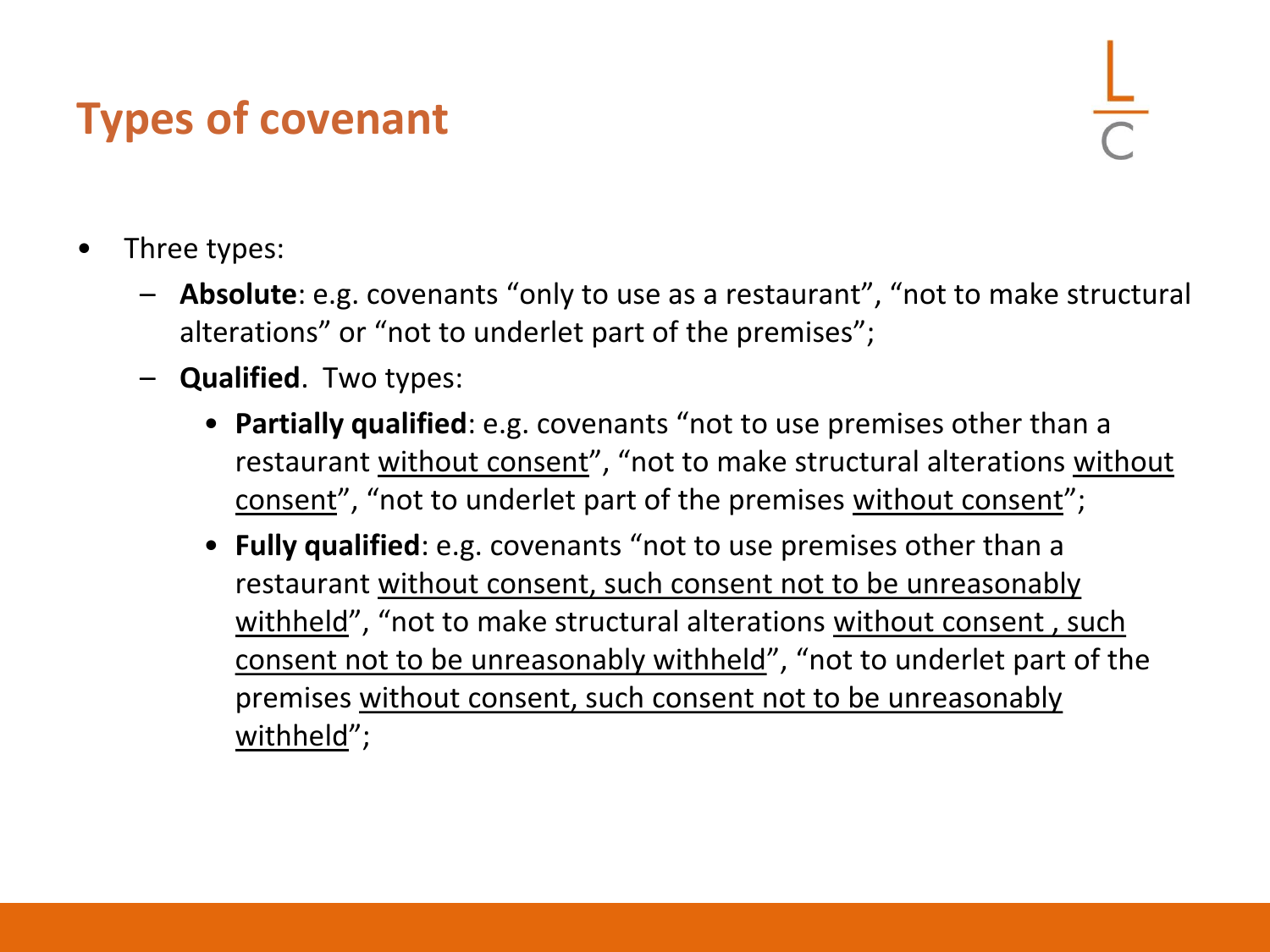#### **Subject matter of covenants**

- The three main areas are:
	- **Alienation covenants**: e.g. covenants against assigning, underletting, charging or parting with possession and whether of the whole of the premises or of any part of them;
	- **Alteration covenants**: e.g. covenants restricting the alteration or improvement of the premises comprised in the tenancy;
	- **User covenants**: e.g. covenants restricting the use of the premises (use only as a restaurant etc.)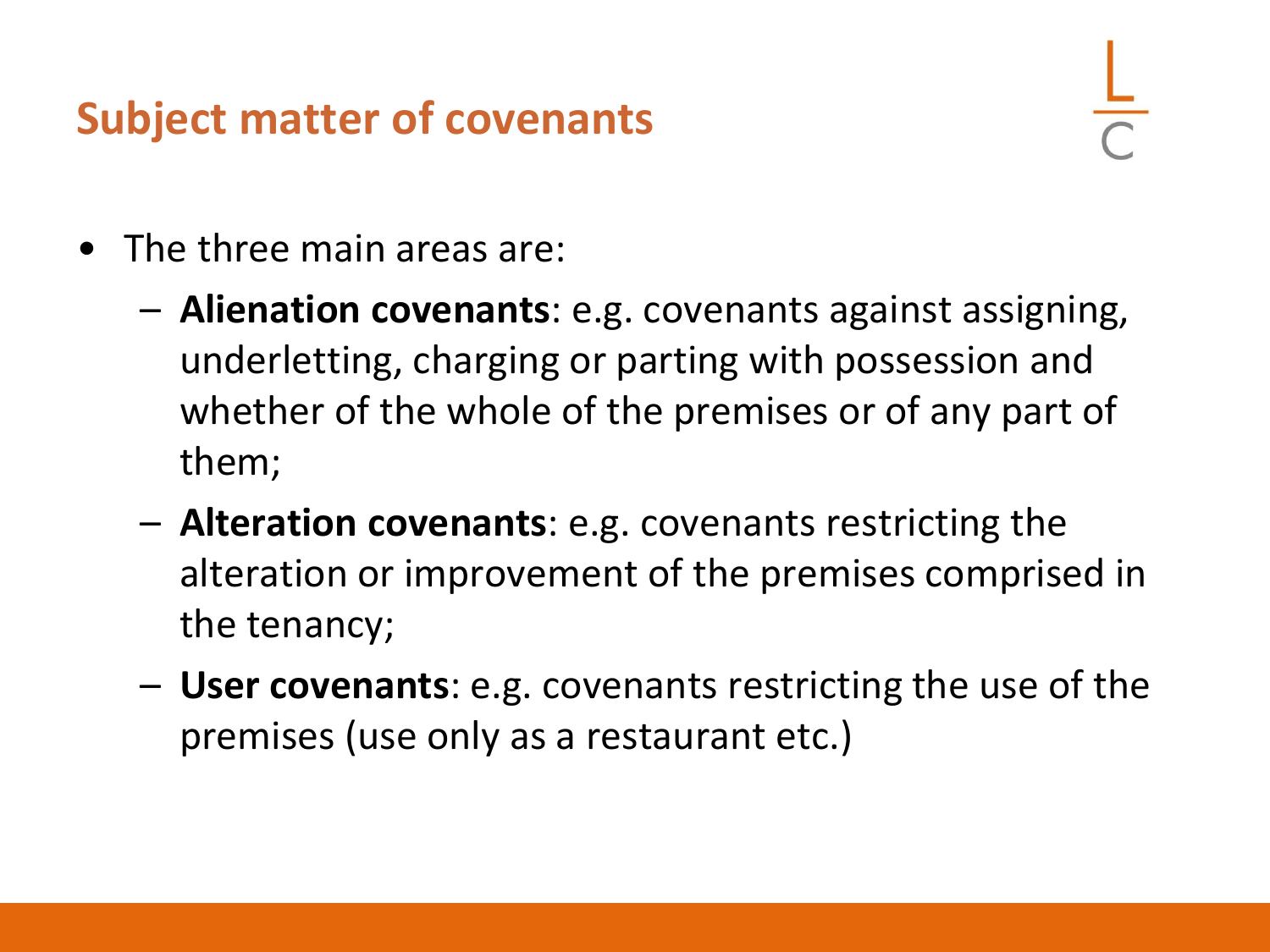#### **At common law**

- Absolute covenants:
	- Where an absolute covenant contains a prohibition/restriction (e.g. use only as a restaurant), the landlord can consent to lifting/modifying the prohibition or restriction, but is not obliged to;
	- No obligation to act reasonably;
	- The landlord can extract commercial terms for giving consent and act arbitrarily;
	- Position for absolute covenants has been largely unaffected by statutory interventions.
- Partially qualified covenants:
	- Common law unlikely to imply a term that consent is not to be unreasonably withheld (see, for example, *Pearl Assurance v Shaw [1985] 1 E.G.L.R. 92 Ch D*; *Guardian Assurance Co v Gants Hill Holdings [1983] 267 E.G. 678)*
	- *[But contrast position for some restrictive covenants, such as where approval is required for a particular aspect of a transaction, rather than the transaction itself, such as the approval of plans: Cryer v Scott Bros (Sunbury) Ltd (1988) 55 P&CR 183]*
	- Intervention by statute.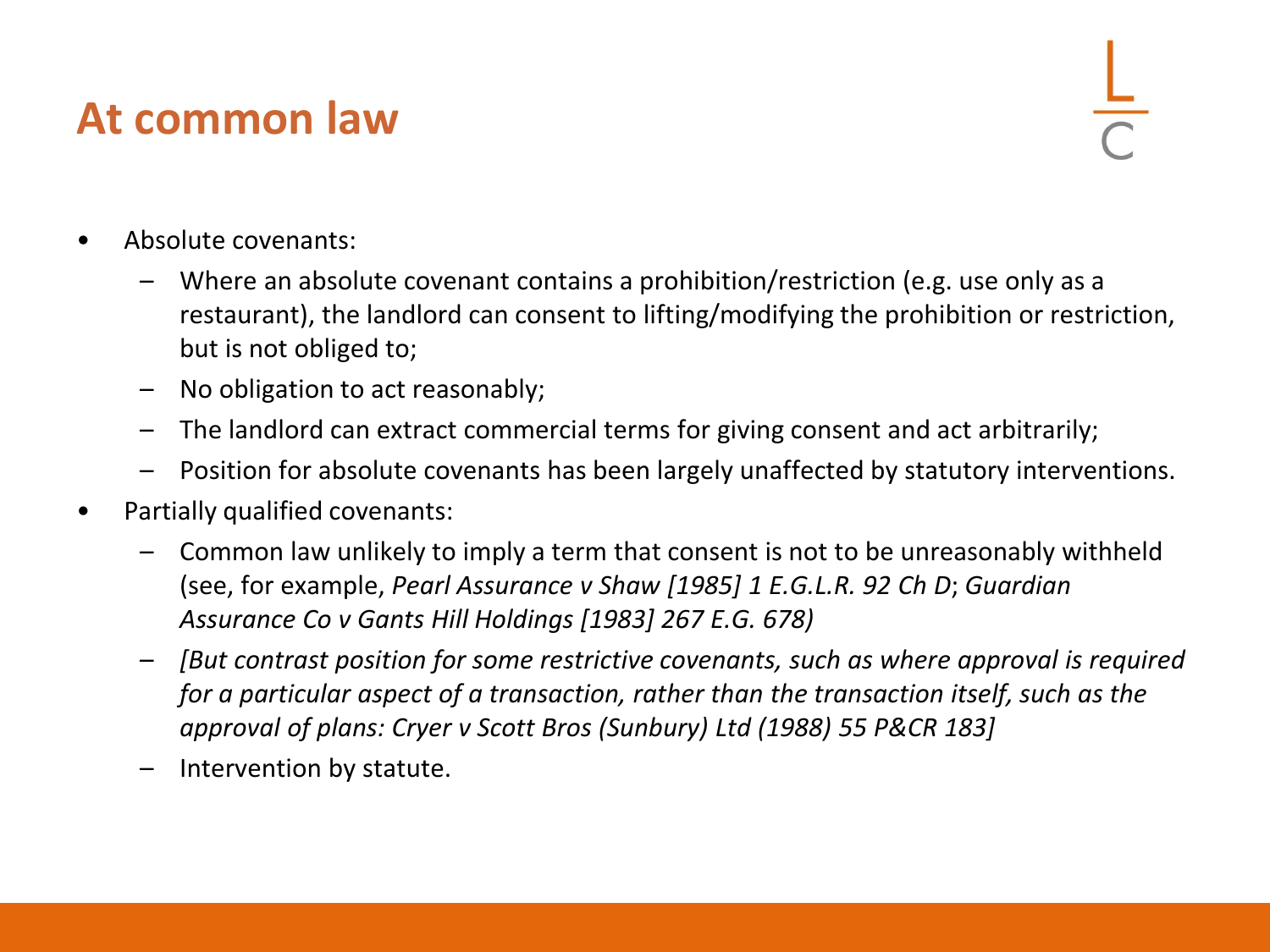#### **Intervention of statute**

- Piecemeal intervention of statute;
- Context specific interventions important to be clear as to:
	- **type of covenant** (absolute, qualified);
	- **subject matter of covenant** (assignment, user, alteration);
	- **The drafting of the particular covenant**.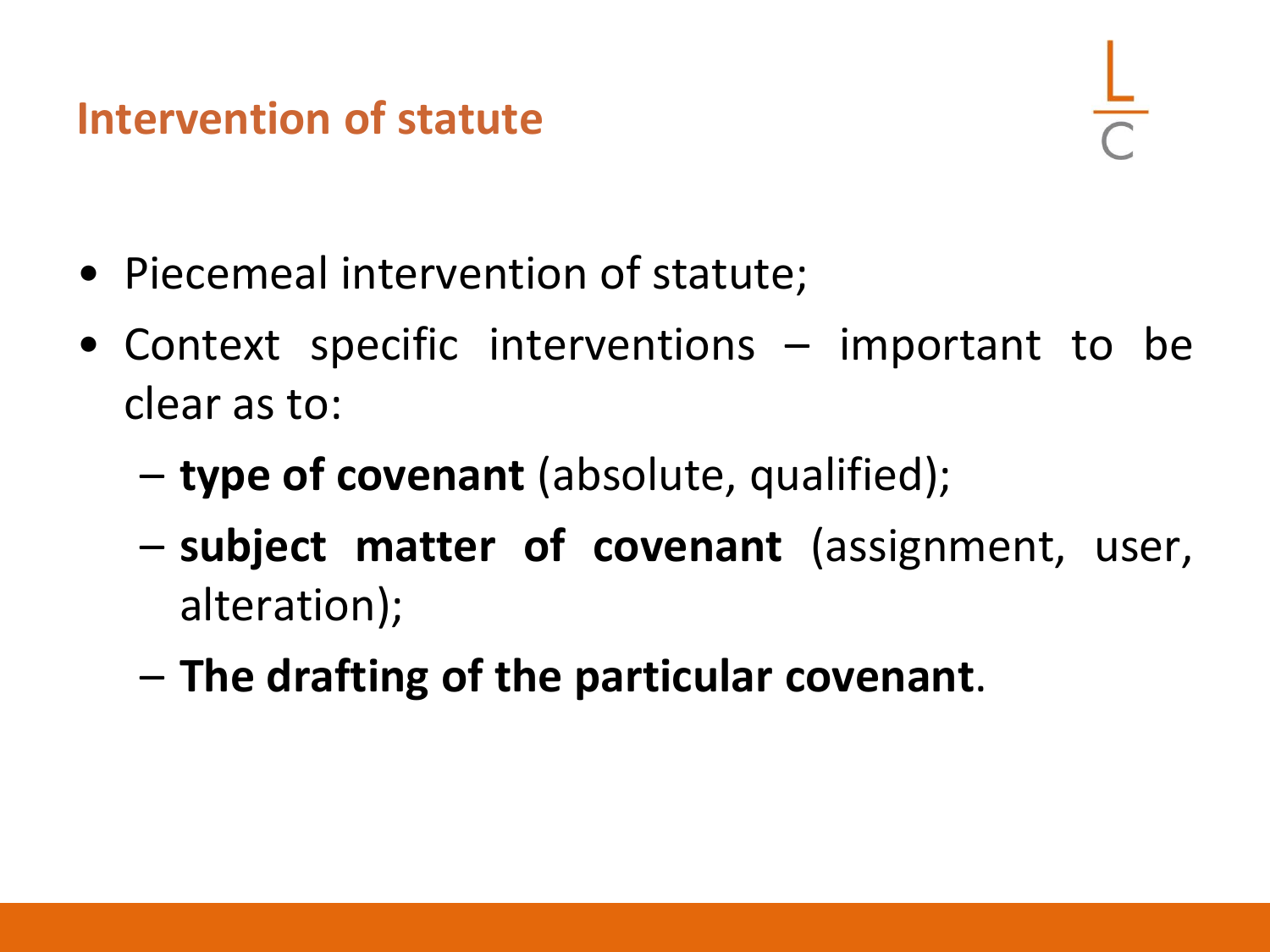### **Drafting difficulties**

- Importance of carefully interpreting the particular covenant illustrated by *Moat v Martin*  [1950] 1 KB 175:
	- Covenant provided that the tenant was not to: *"assign underlet or part with possession of the demised premises or any part thereof without the consent in writing of the landlord such consent will not be withheld in the case of a respectable and responsible person";*
	- Issue arose whether covenant was subject to s19(1) of LTA 1927 so that consent could not be *unreasonably withheld* in the case of an assignment to a respectable and responsible person;
	- S19(1) provides that *"in all leases...containing a covenant...against assigning...without...consent, such covenant...shall, notwithstanding any express provision to the contrary, be deemed to be subject...to a proviso to the effect that such ...consent is not to be unreasonably withheld."*
	- Court of Appeal held that on the facts s19(1) did not apply: in the case of an assignment to a respectable and responsible person, consent could not be withheld at all. For such an assignment, there was *"nothing in respect of which s. 19 can come into play." (*pg 179, 181)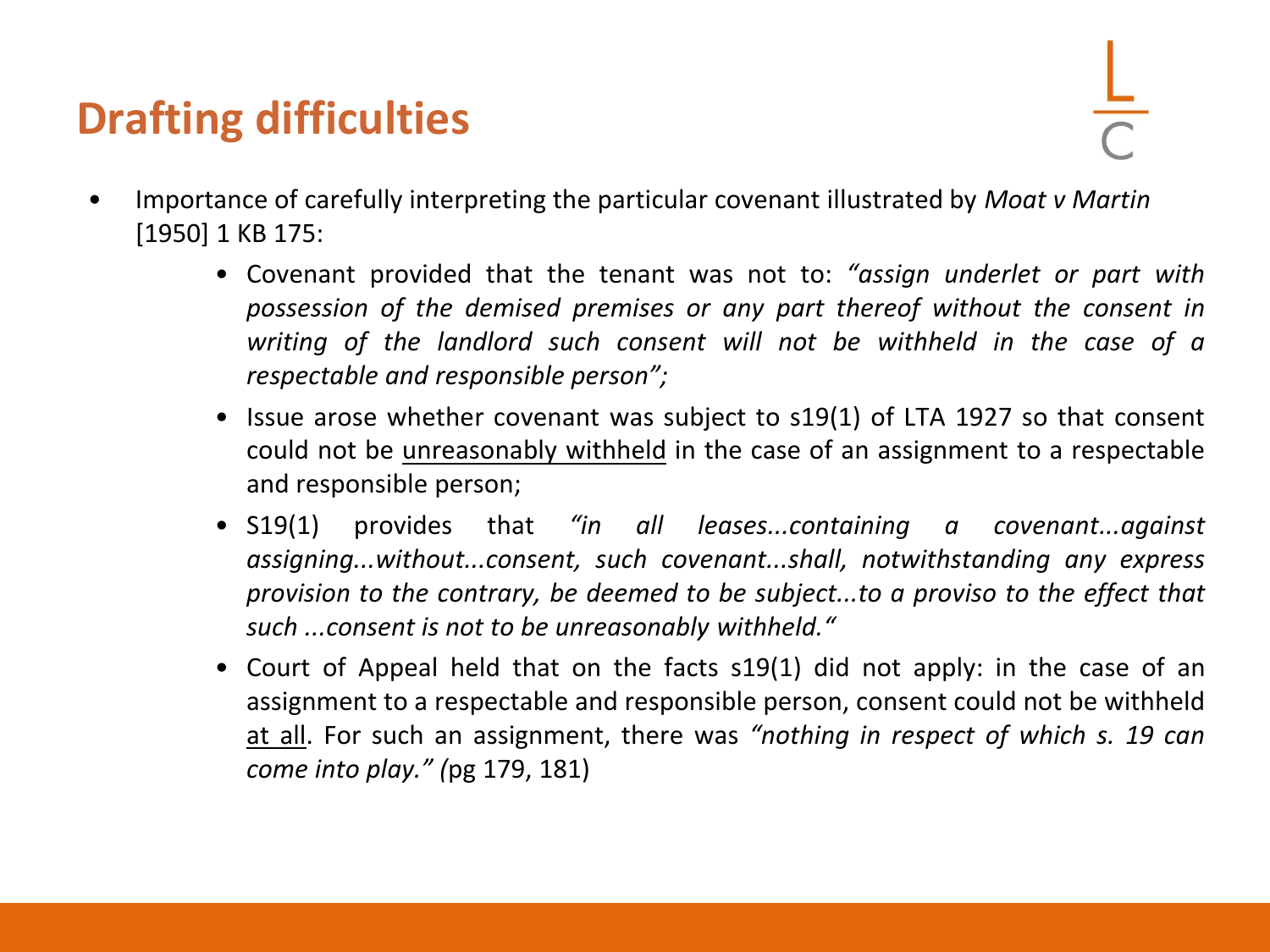#### **Alienation covenants (I): prohibition on fines**

- Alienation covenants subject to significant statutory intervention:
- Qualified alienation covenants (both partially and fully qualified), subject to **s144 Law of Property Act 1925**:
	- Applies where a lease contains a covenant, condition or agreement against assigning, underletting, parting with possession or disposing of the property without licence or consent;
	- such covenant, condition, or agreement shall, unless the lease contains an express provision to the contrary, be deemed to be subject to a proviso to the effect that no fine or sum of money in the nature of a fine shall be payable for or in respect of such licence or consent;
	- Does not preclude the right to require the payment of a reasonable sum in respect of any legal or other expense incurred in relation to such licence or consent.
- Reasonable legal and other expenses are recoverable even where the application for consent is refused: *Goldman v Abbot* [1989] 48 E.G. 151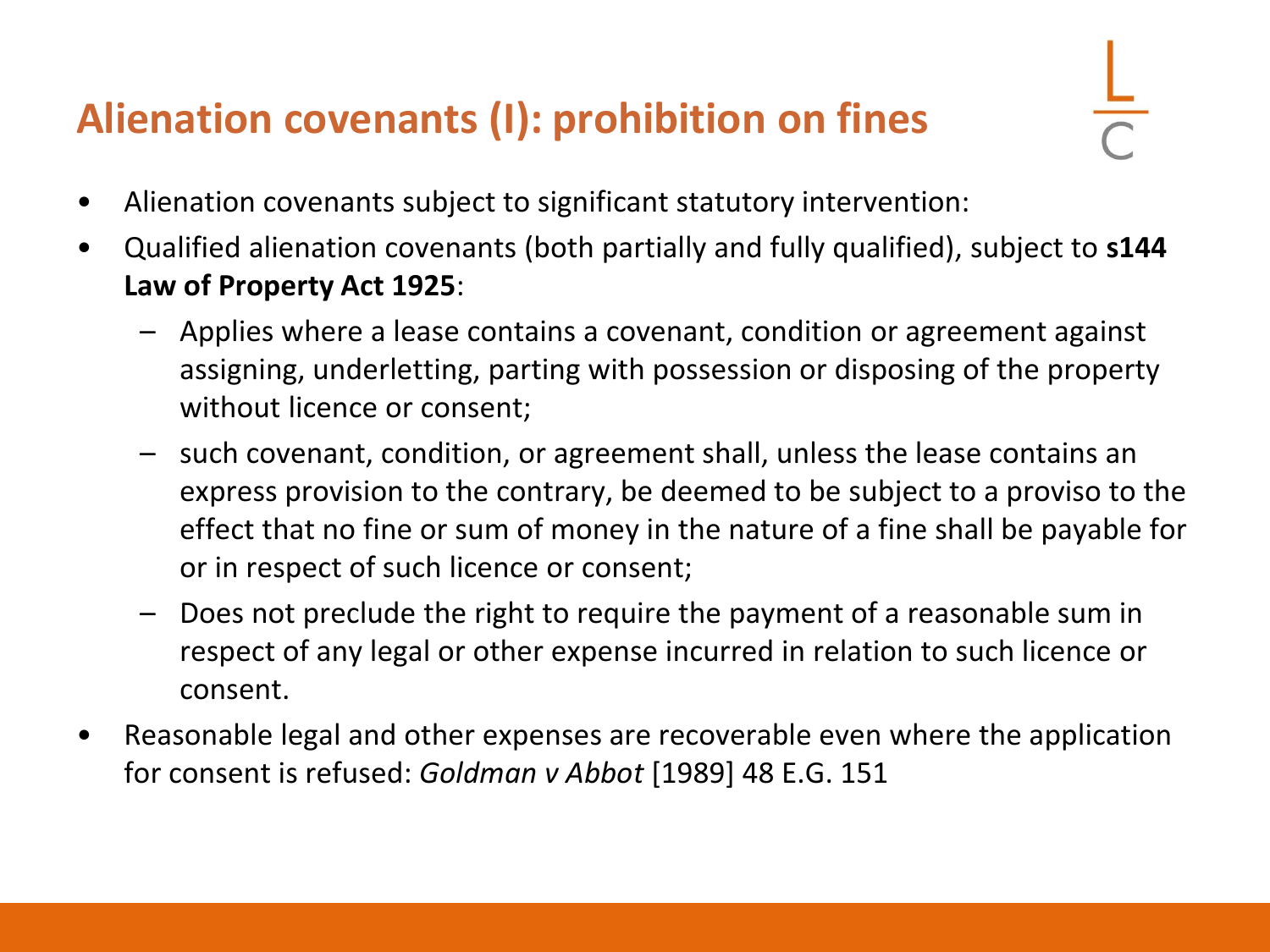## **Alienation covenants (II): s19 LTA 1927**

• Major statutory intervention through **s19(1) of the Landlord and Tenant Act 1927:**

*"(1) In all leases whether made before or after the commencement of this Act containing a covenant condition or agreement against assigning, underletting, charging or parting with the possession of demised premises or any part thereof without licence or consent, such covenant condition or agreement shall, notwithstanding any express provision to the contrary, be deemed to be subject—*

*(a) to a proviso to the effect that such licence or consent is not to be unreasonably withheld, but this proviso does not preclude the right of the landlord to require payment of a reasonable sum in respect of any legal or other expenses incurred in connection with such licence or consent…"*

- Subject to exceptions (s19(1)(b), s19(4));
- Does not apply to absolute covenants;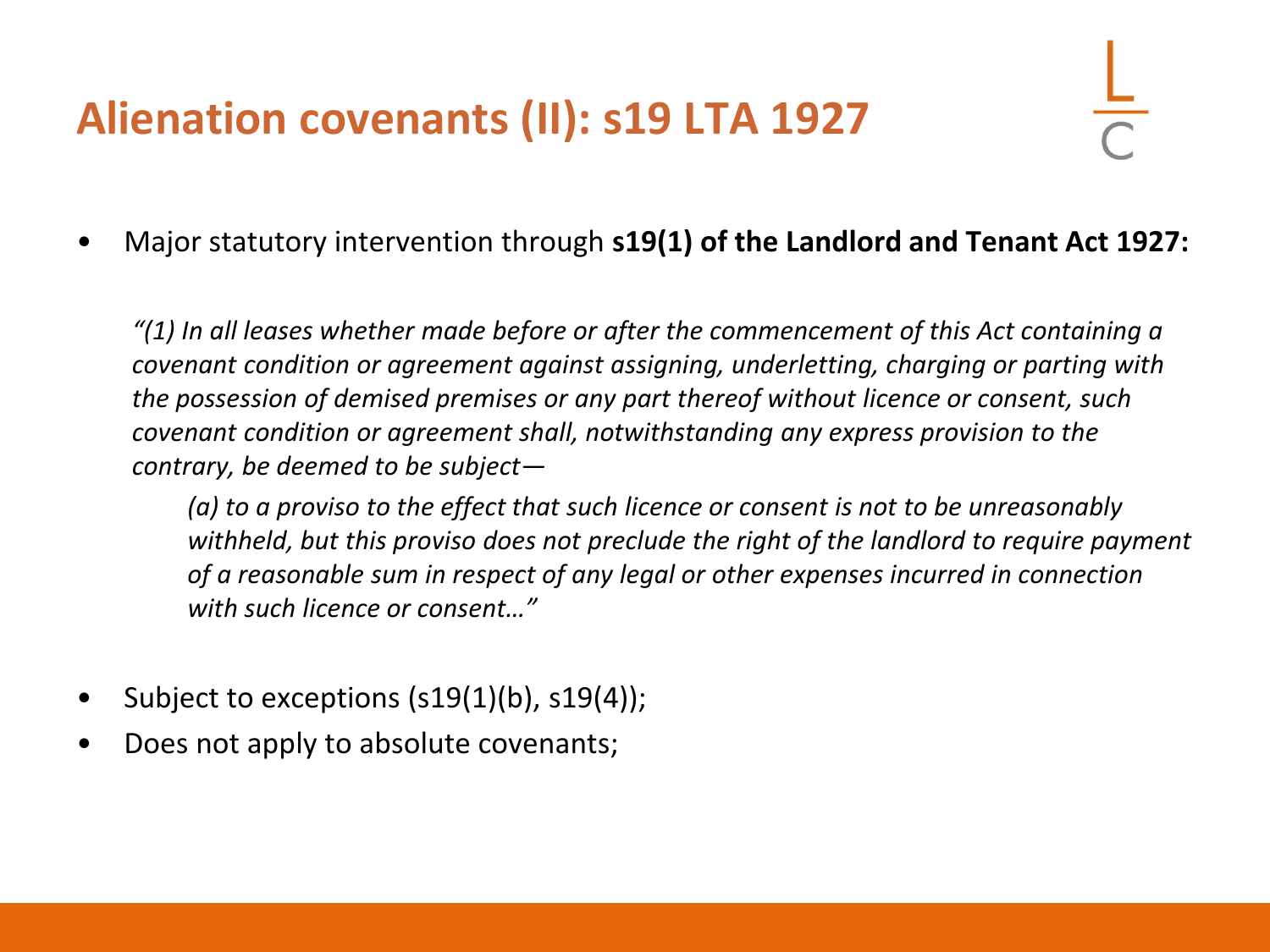#### **Alienation covenants (III): s19(1A)**

- Section 1 is subject to LTA 1927 s19(1A):
	- Applies where the landlord and tenant of a qualifying lease have entered into an agreement specifying, for the purposes of the ss19(1), *"any circumstances in which the landlord may withhold his licence or consent"* to assignment or *"any conditions subject to which any such licence or consent may be granted"*;
	- In such cases, the landlord does not act unreasonably in withholding his consent on the ground (and it is the case) that such circumstances exist;
	- Giving consent subject to the agreed conditions *"shall not be regarded as giving consent subject to unreasonable conditions."*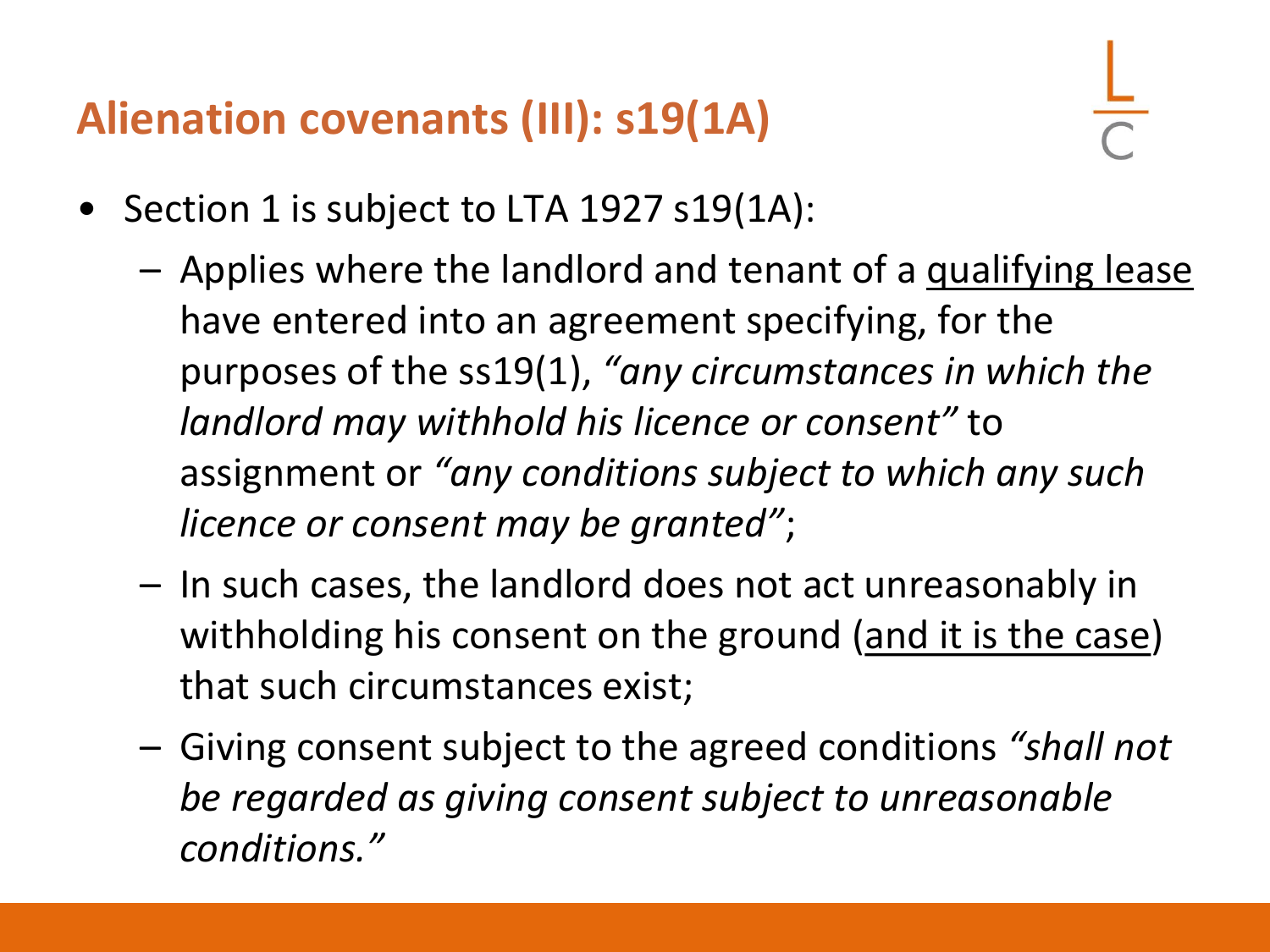#### **Alienation covenants (IV): s19(1A)**

- Agreement need not be in lease, and can be made any time before the application for consent: s19(1B);
- s19(1A) is subject to caveat in  $s19(1C)$  where the agreement specifies that its application is dependent on a matter to be determined by the landlord or other person, the agreement must provide that such determination must be exercised reasonably or subject to independent review;
- s19(1E) defines 'qualifying lease': any lease which is a new tenancy for the purposes of section 1 of the Landlord and Tenant (Covenants) Act 1995 other than a residential lease, namely a lease by which a building or part of a building is let wholly or mainly as a single private residence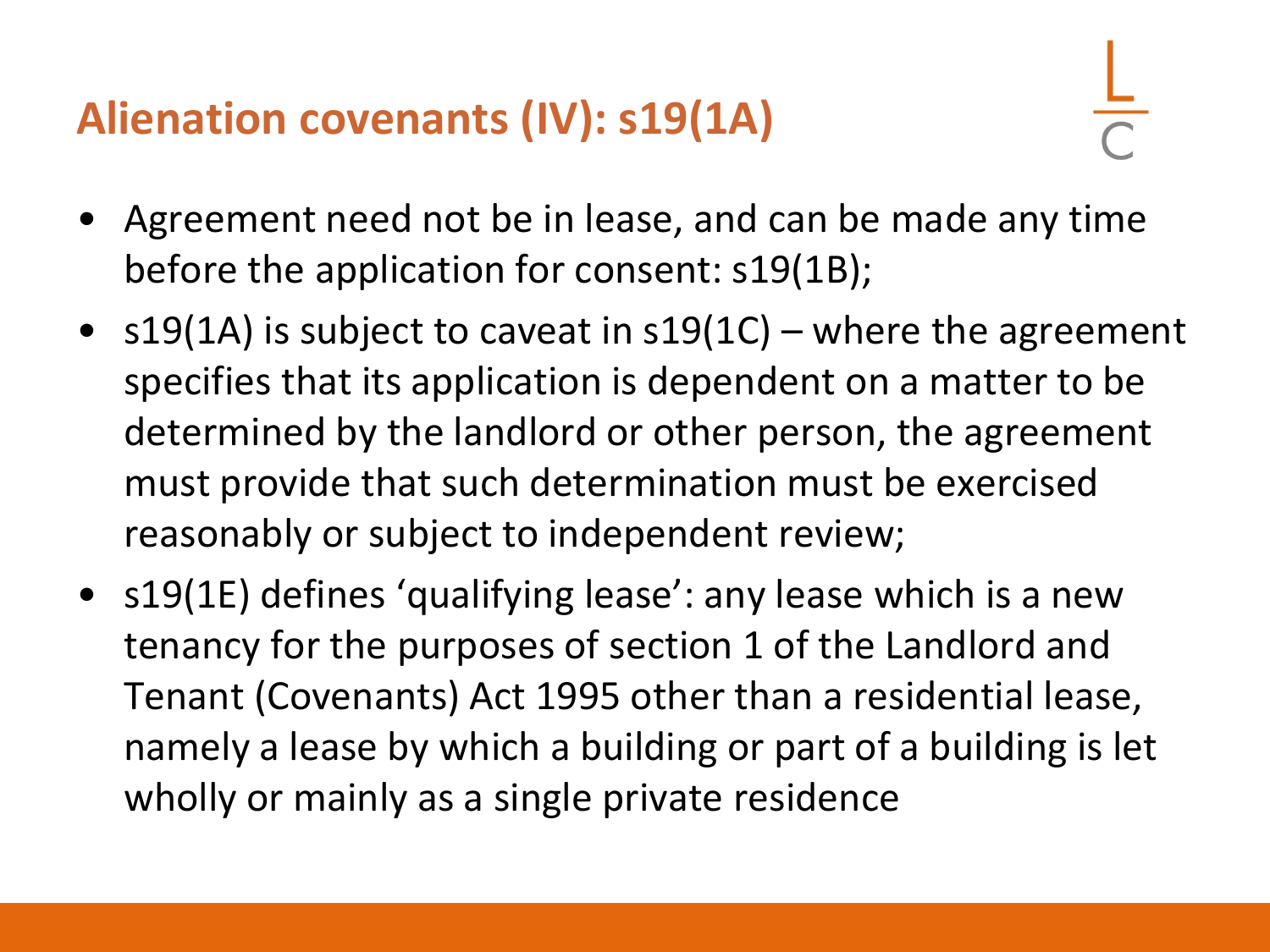### **Alienation (V): conditions precedent**

- Conditions Precedent Lease may restrict the tenant's right to apply for a licence to assign etc., so that no application for consent can be made until defined conditions are met. This does not fall of the anti-avoidance provisions in s.19: see *Bocardo v S&M Hotels* [1980] 1 WLR 17.
- The burden is on the tenant to prove that any such condition precedent has been satisfied: *Allied Dunbar Assurance v Homebase* [2002] 27 EG 144.
- Contrast the position as to burden of proof on reasonableness of refusal of consent to assignment which the LTA 1988 shifts burden to the landlord.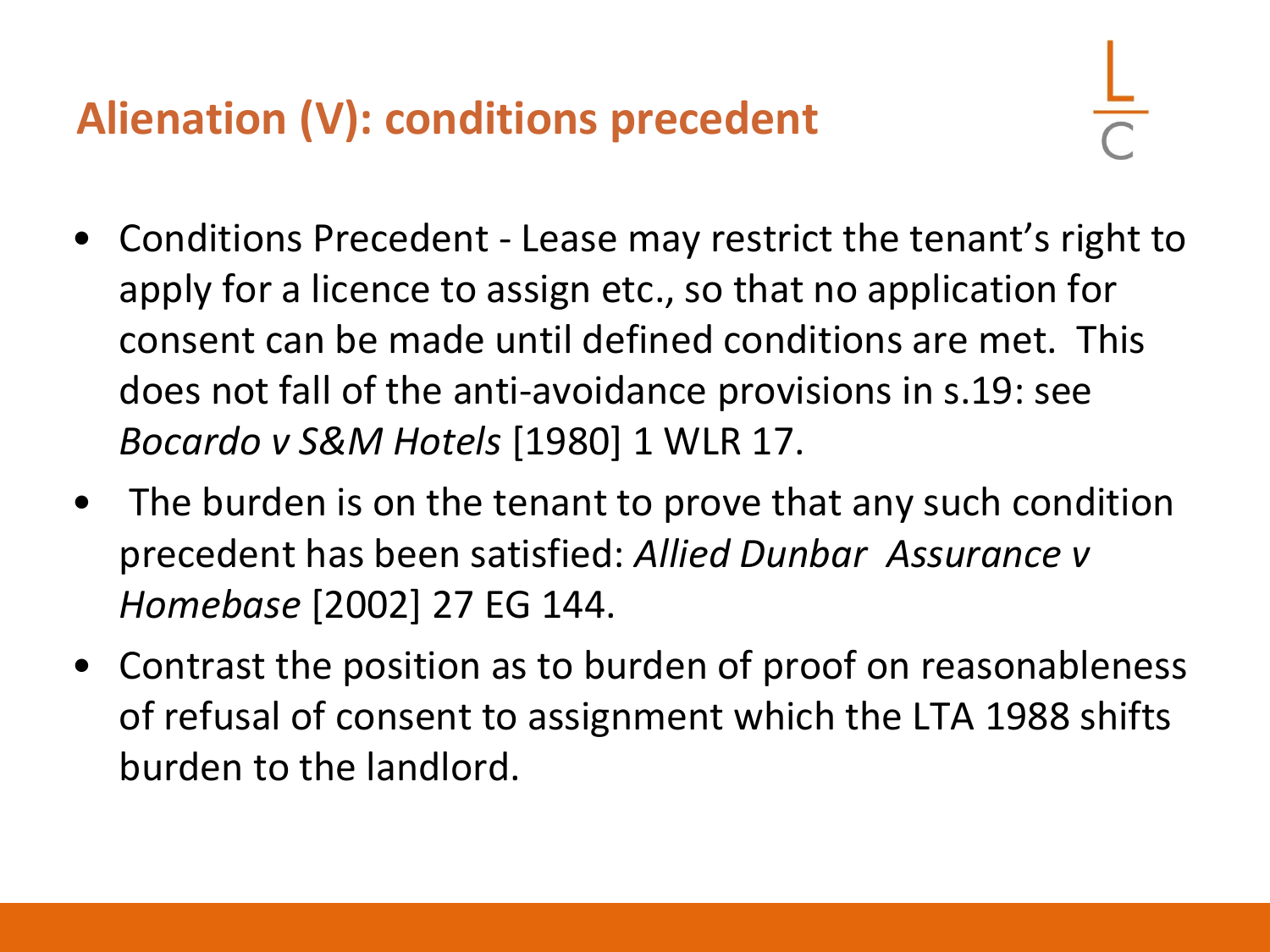## **Alienation (VI) – qualified duty to consent**

- Other major statutory intervention through Landlord and Tenant Act 1988.
- By s1, applies where:
	- (a) a tenancy includes a covenant not to enter into one or more of (i) assigning, (ii) underletting, (iii) charging, or (iv) parting with the possession of the premises comprised in the tenancy or any part of the premises without the consent of the landlord or some other person, and;
	- (b) the covenant is subject to the qualification that the consent is not to be unreasonably withheld (whether or not it is also subject to any other qualification).
- Effect of s19(1) LTA 1927 is that the 1988 Act applies to all qualified alienation covenants (both partially and fully qualified);
- Where the 1988 Act applies, it creates a 'qualified duty' to provide consent to the assigning, underletting etc.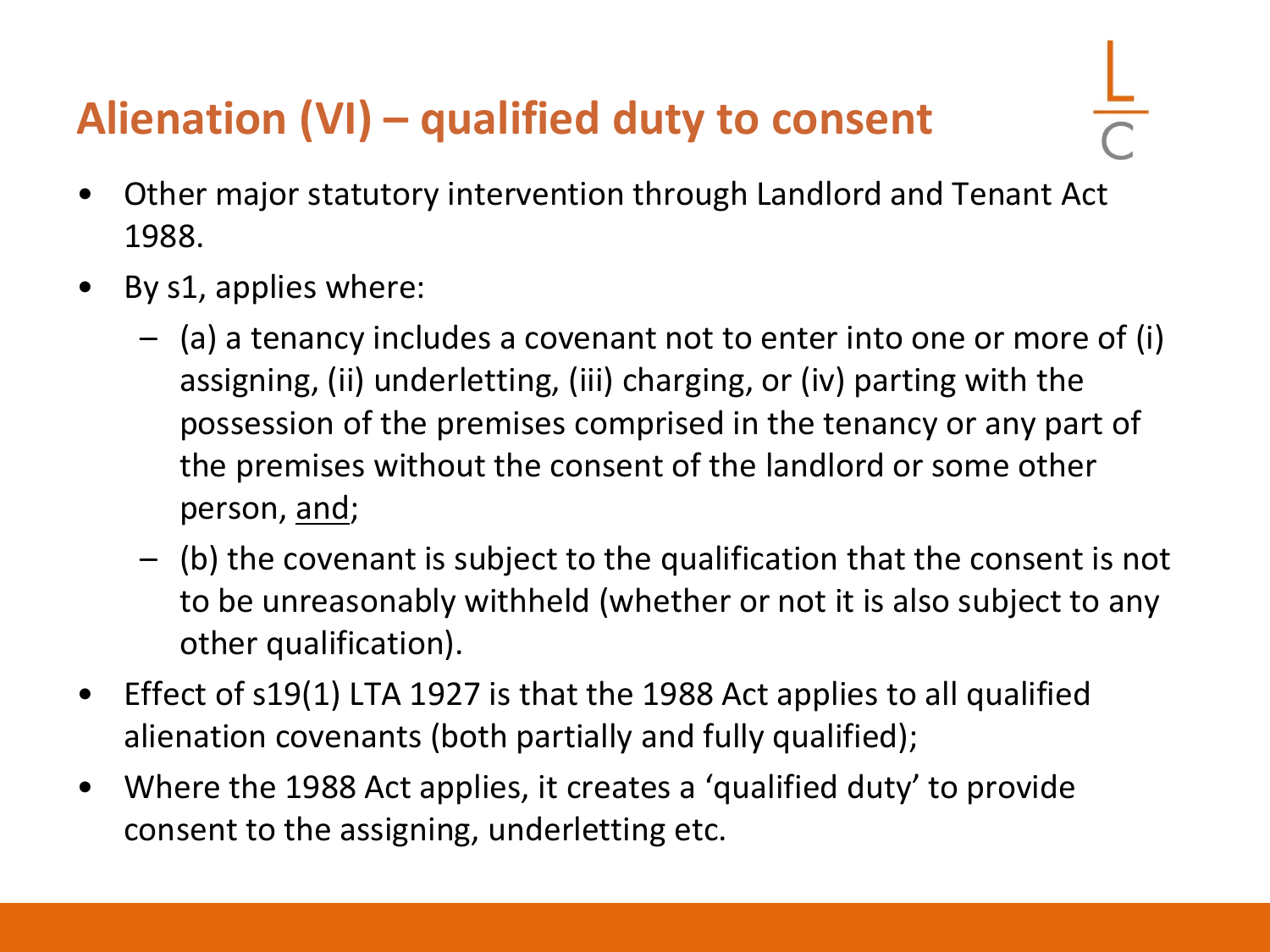## **Alienation (VII) qualified duty**

Effect of LTA 1988:

- Where there is a written application for consent, imposes a statutory qualified duty to, within a reasonable time:
	- give consent where it would be unreasonable not to do so: s.1(3)(a); and
	- serve a written notice on the tenant specifying whether consent is given and;
		- if it is given subject to conditions, specifying what those conditions are;
		- if consent is refused, the reasons for the refusal  $(s1(3)(b))$ ;
- Any conditions must also be reasonable: s.1(4).
- The qualified duty under s.1 of the LTA 1988 takes effect subject to s.19(1A) so if the landlord withholds consent in those agreed circumstances or imposes agreed conditions it will not be in breach of the qualified duty to give consent where it would otherwise be unreasonable to do so;
- Reverses the burden of proof regarding reasonableness so that it falls on the landlord to justify its refusal as reasonable (contrast common law position): s.1(6). LL must also bear burden of showing its consent was communicated in a reasonable time.
- Ensuring that the landlord can only rely on the reasons it actually gives in its notice for refusing consent (contrast the common law position which is that a landlord can rely on reasons even if not stated provided they actually influenced him at the time that he withheld his consent: *Tollbench Ltd v Plymouth City Council* [1988] 1 EGLR 79; *Footwear Corporation v Amplight Properties* [1999] 1 WLR 551; *Go West v Spigarolo* [2003] 2 WLR 986)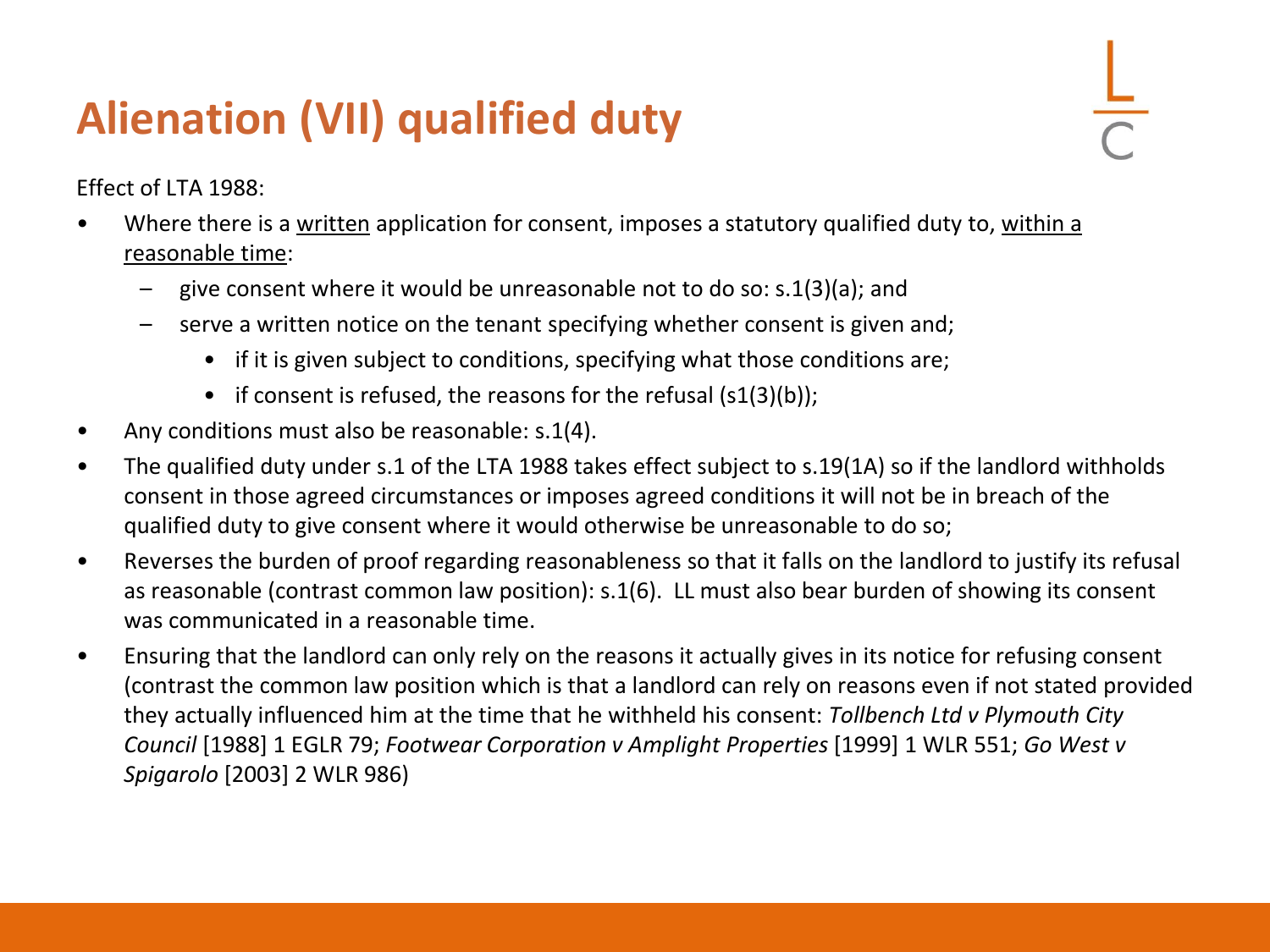## **Alienation (VIII): breach of the duty**

- The tenant can claim damages for any breach of the statutory duty: s4
- The duty is a personal one imposed on the landlord whose consent is required and so the original landlord, if a predecessor, will not be liable.
- Duty is owed only to the T, not any proposed assignee or ST.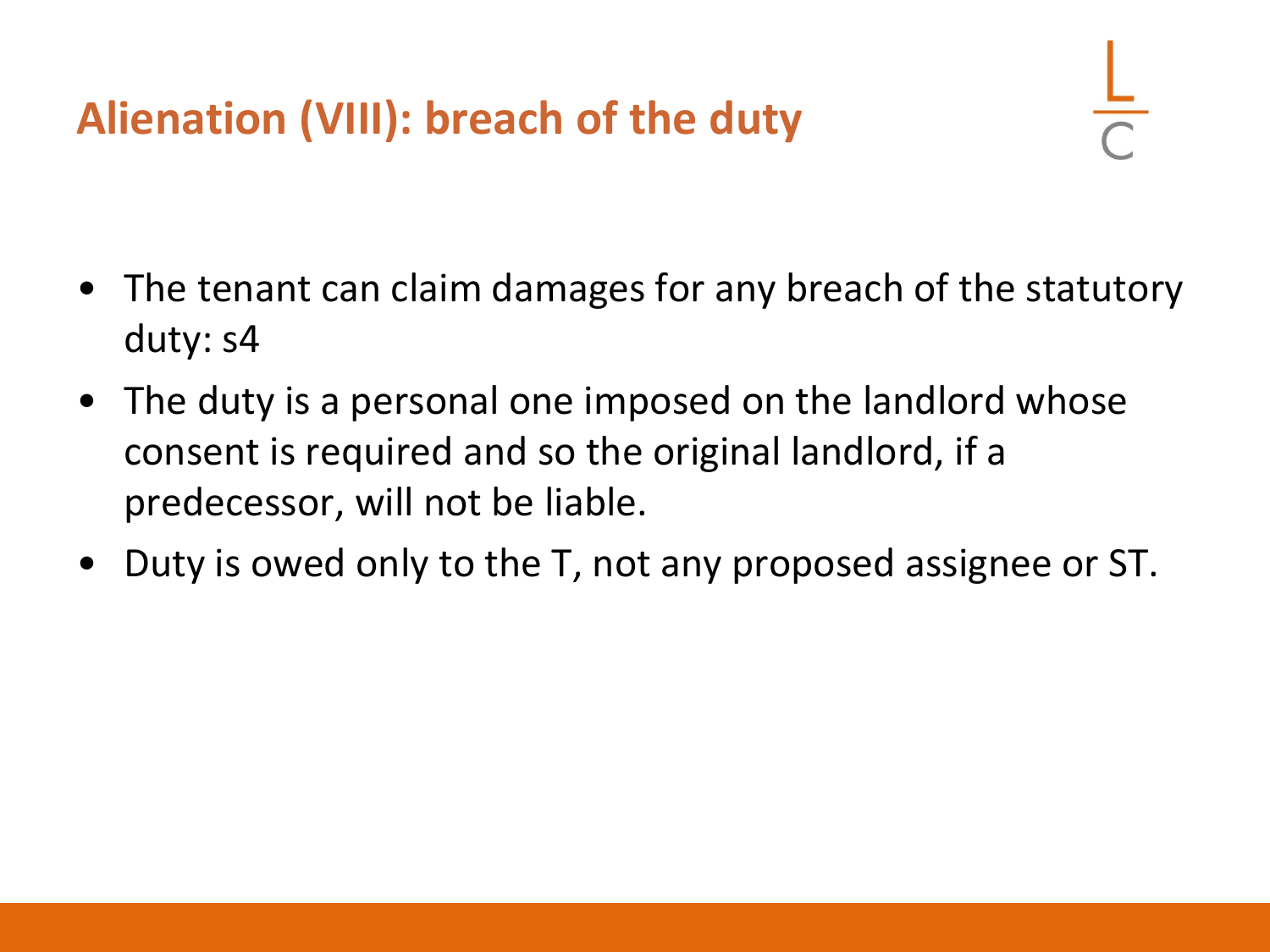#### **Alteration covenants**

• LTA 1927 s19(2) makes provision for qualified improvement covenants:

*"In all leases whether made before or after the commencement of this Act containing a covenant condition or agreement against the making of improvements without a licence or consent, such covenant condition or agreement shall be deemed, notwithstanding any express provision to the contrary, to be subject to a proviso that such licence or consent is not to be unreasonably withheld; but this proviso does not preclude the right to require as a condition of such licence or consent the payment of a reasonable sum in respect of any damage to or diminution in the value of the premises or any neighbouring premises belonging to the landlord, and of any legal or other expenses properly incurred in connection with such licence or consent nor, in the case of an improvement which does not add to the letting value of the holding, does it preclude the right to require as a condition of such licence or consent, where such a requirement would be reasonable, an undertaking on the part of the tenant to reinstate the premises in the condition in which they were before the improvement was executed."*

• Not all alterations will be improvements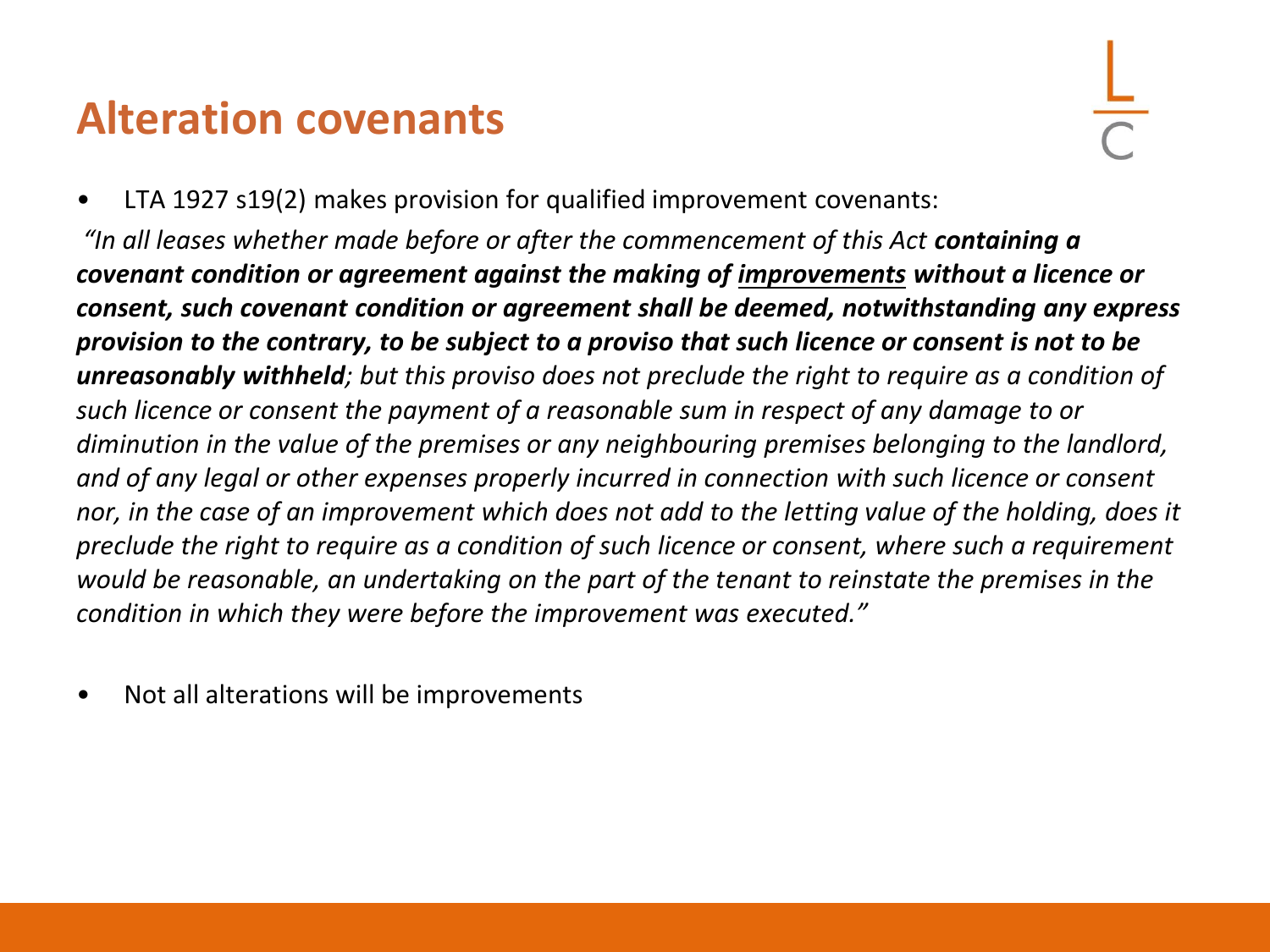#### **User covenants**

LTA 1927 s19(3) makes provision for qualified user covenants:

"(3) In all leases whether made before or after the commencement of this Act **containing a** *covenant condition or agreement against the alteration of the user of the demised premises, without licence or consent, such covenant condition or agreement shall, if the alteration does not involve any structural alteration of the premises, be deemed, notwithstanding any express provision to the contrary, to be subject to a proviso that no fine or sum of money in the nature of a fine, whether by way of increase of rent or otherwise, shall be payable for or in respect of such licence or consent; but this proviso does not preclude the right of the landlord to require payment of a reasonable sum in respect of any damage to or diminution in the value of the premises or any neighbouring premises belonging to him and of any legal or other expenses incurred in connection with such licence or consent."*

- Prevents demanding a fine, does not upgrade partially qualified covenants to fully qualified covenants (in contrast to s19(1) and 19(2))
- Only applies where change of user does not involve structural alterations of premises.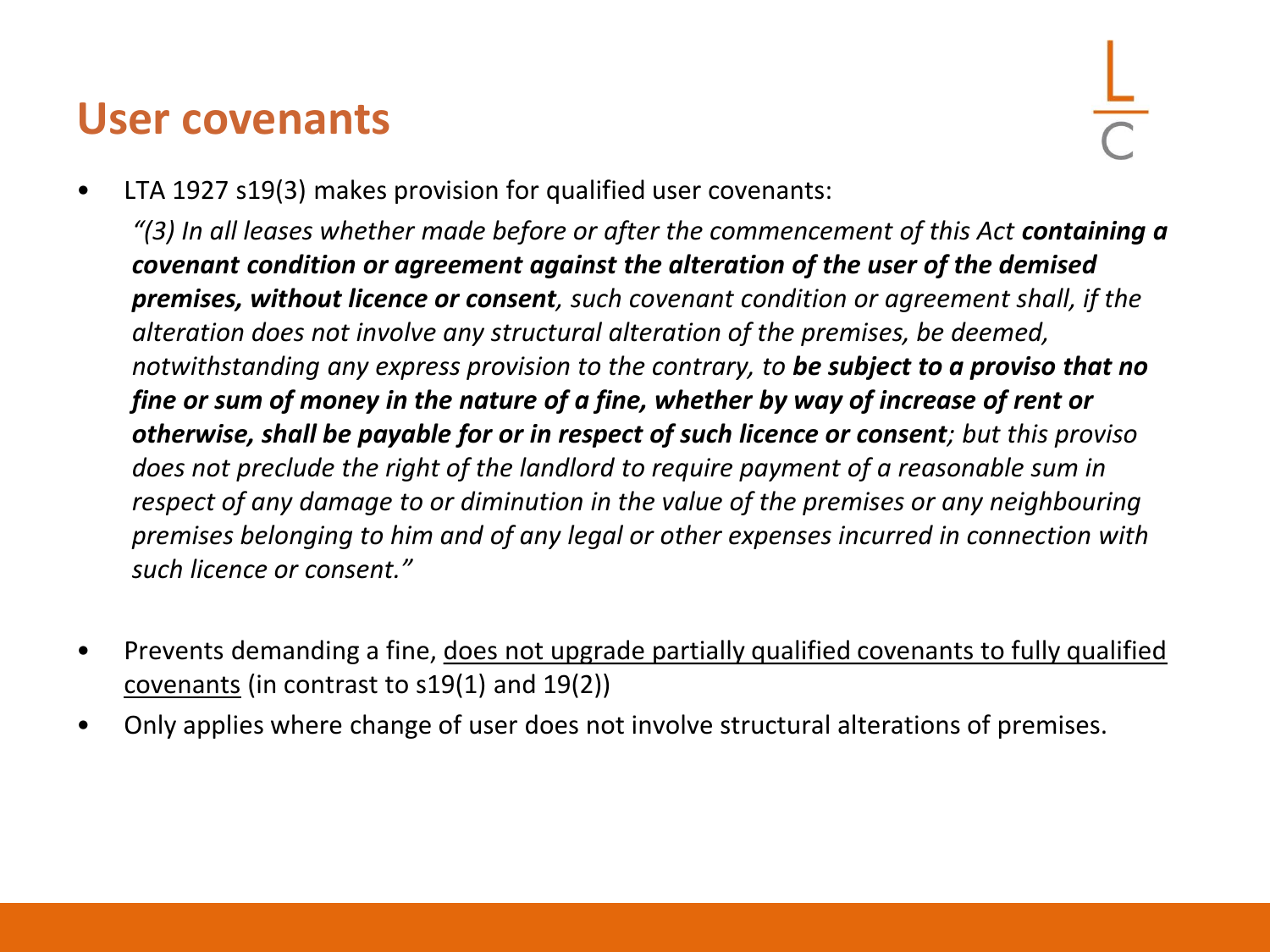#### **Right to manage**

- Usually any application for consent is made to the landlord;
- But, where an RTM company has been appointed, the position regarding approvals/ consent is governed by s.98 and s.99 of the Commonhold and Leasehold Reform Act 2002;
- Application for consent must be made to RTM Co in relation to premises held by qualifying tenants;
- RTM Co must given written notice to the landlord of the application:
	- in cases relating to assignment, underletting, charging, parting with possession, making of structural alterations or improvements or alterations of use, 30 days' notice is required;
	- in all other cases, 14 days' notice is enough
- If LL does not respond, RTM Co decides application
- An objection to the grant of the approval may not be made by a LL unless he could withhold the approval if the function of granting it were exercisable by him (and not by the RTM company) (s99(2))
- If LL opposes consent, RTM Co must withhold consent unless FTT decides consent should be given. Applications to Tribunal can be made under s99(5).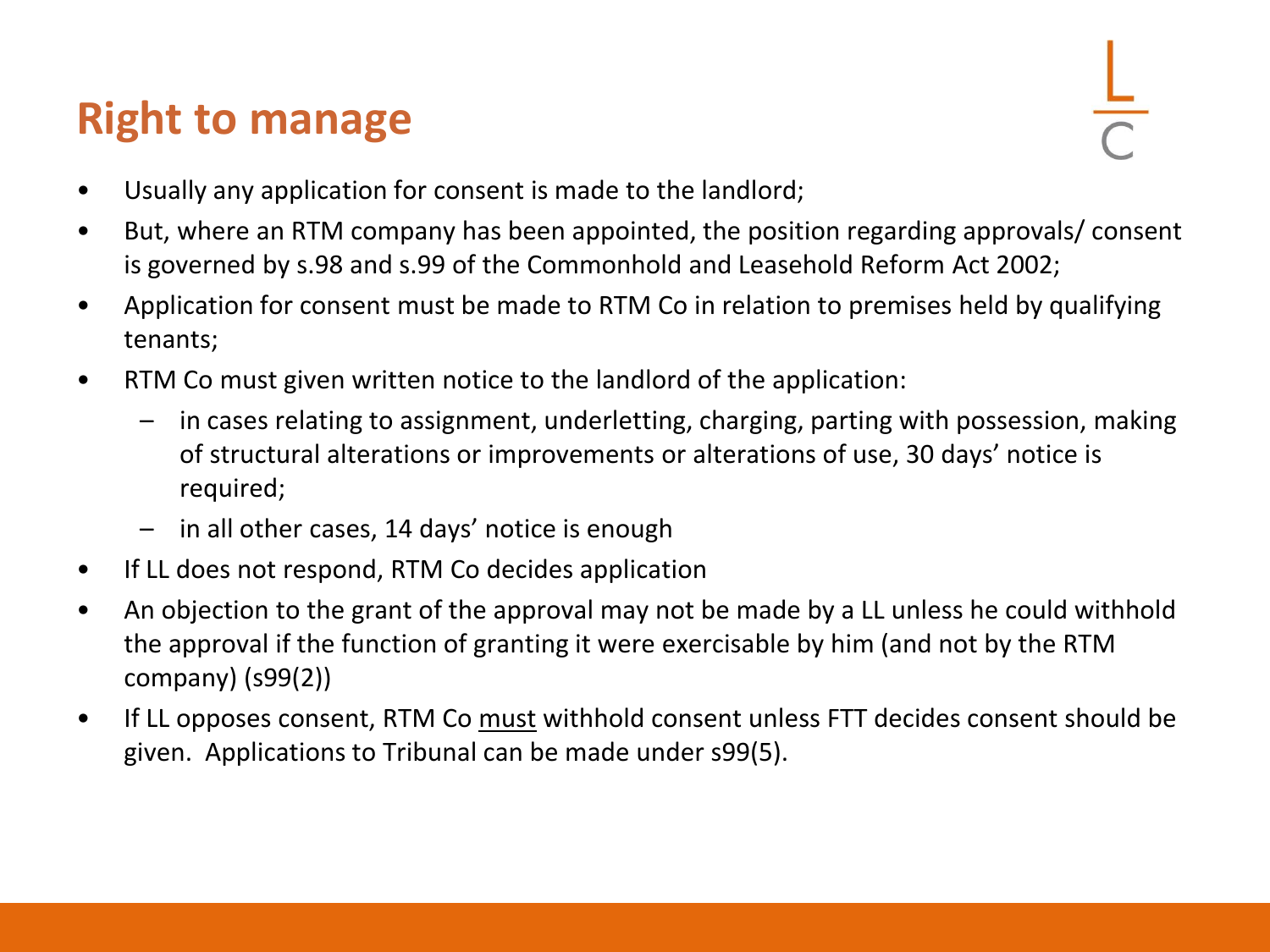### **Right to manage (cont.)**

- Where RTM Co does not notify landlord:
	- The RTM Co cannot grant consent (s98(4));
	- It cannot be argued by the tenant that consent has been unreasonably withheld (which would have the effect of lifting the proviso, thereby enabling the tenant to proceed with the transaction). This would impermissibly deprive the landlord of the statutory protections in the Act  $-$ *Reiner v Triplark Ltd* [2016] UKUT 524 (LC) (paras 98, 101, 103).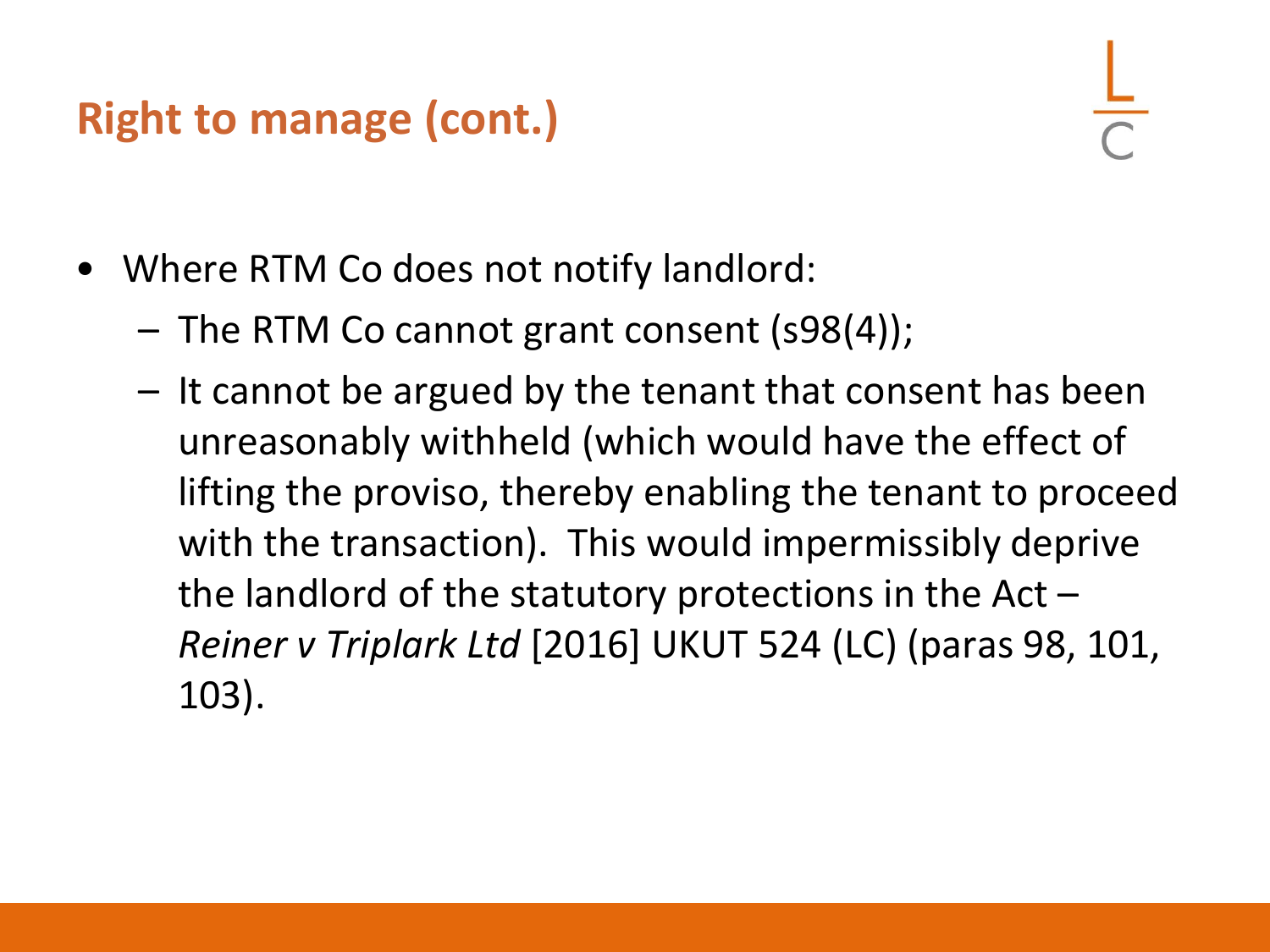#### **Administration charges**

- In case of leases of dwellings, charges permitted under s19 of the LTA 1927 and s144 of the LPA 1925 as part of the application for consent will be "*administration charges*" under Schedule 11 of the CLRA 2002;
- They will only be recoverable so far as reasonable (Sch 11, para. 2);
- The FTT has jurisdiction to decide disputes as to whether such a charge is payable (Sch 11, para 5: see *Holding & Management (Solitaire) Ltd v Norton, Proxima GR Properties Ltd v McGhee [2014] UKUT (LC) and West India Quay (Residential) Ltd v East Tower Apartments Ltd* [2016] EWHC 2438 (Ch)*.*
- FTT has shown itself willing only to allow modest recovery. LL cannot extract profits or fees unrelated to the costs of routine enquiries or administrative tasks which are appropriate in most cases.
- Onus on LL to prove what it has actually spent and that this is reasonable.
- Any demand for such an administration charge must be accompanied by a summary of the tenant's rights and obligations as regards such charges and if this is not complied with the T may withhold the charge until it is: Sch 11, para. 4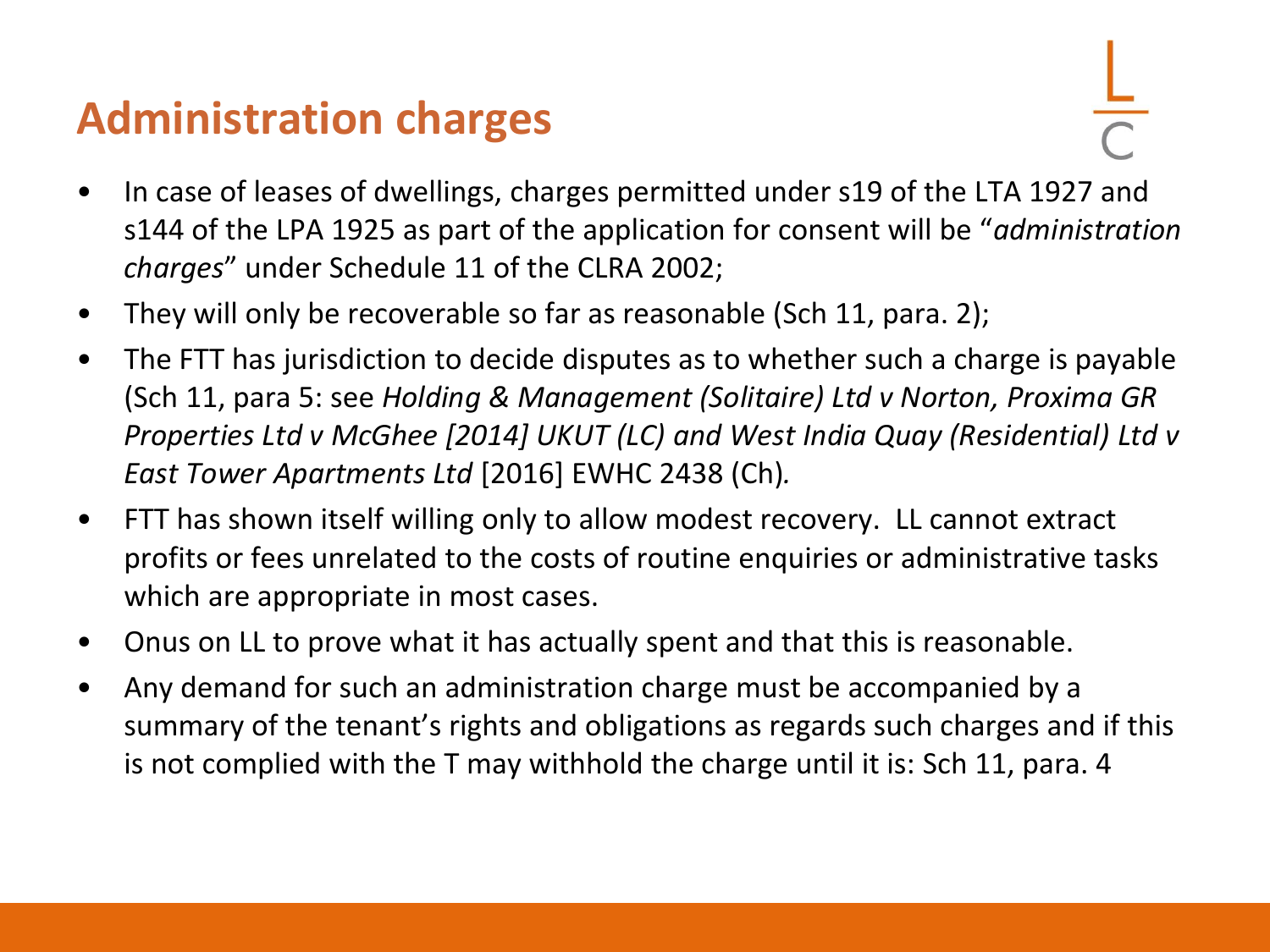### **Applications for consent**

- **Formalities**:
	- At common law application does not have to be in writing;
	- BUT, the qualified duty imposed on the landlord under the LTA 1988 (in relation to alienation) only applies where an application is made in writing;
	- In practice, invariably applications are made in writing. Service must comply with any provisions of the lease: *EON UK v Gilesport*s [2013] L & TR 4.
- **Proposal** :
	- LL is entitled to be informed of anything which bears upon the giving of his consent;
	- LL is entitled to be told what is in substance the true nature of the transaction to which he is asked to assent: *Fuller's Theatres and Vaudeville v Rolfe* [1923] AC 435;

#### • **Insufficient information:**

– It will be reasonable for the landlord to refuse consent if it has been provided with insufficient information to make an informed decision whether or not to grant consent but the landlord's refusal to grant relief in the absence of specified information must itself be reasonable: see *Kened v Connie Investments* (1995) 70 P & CR 370;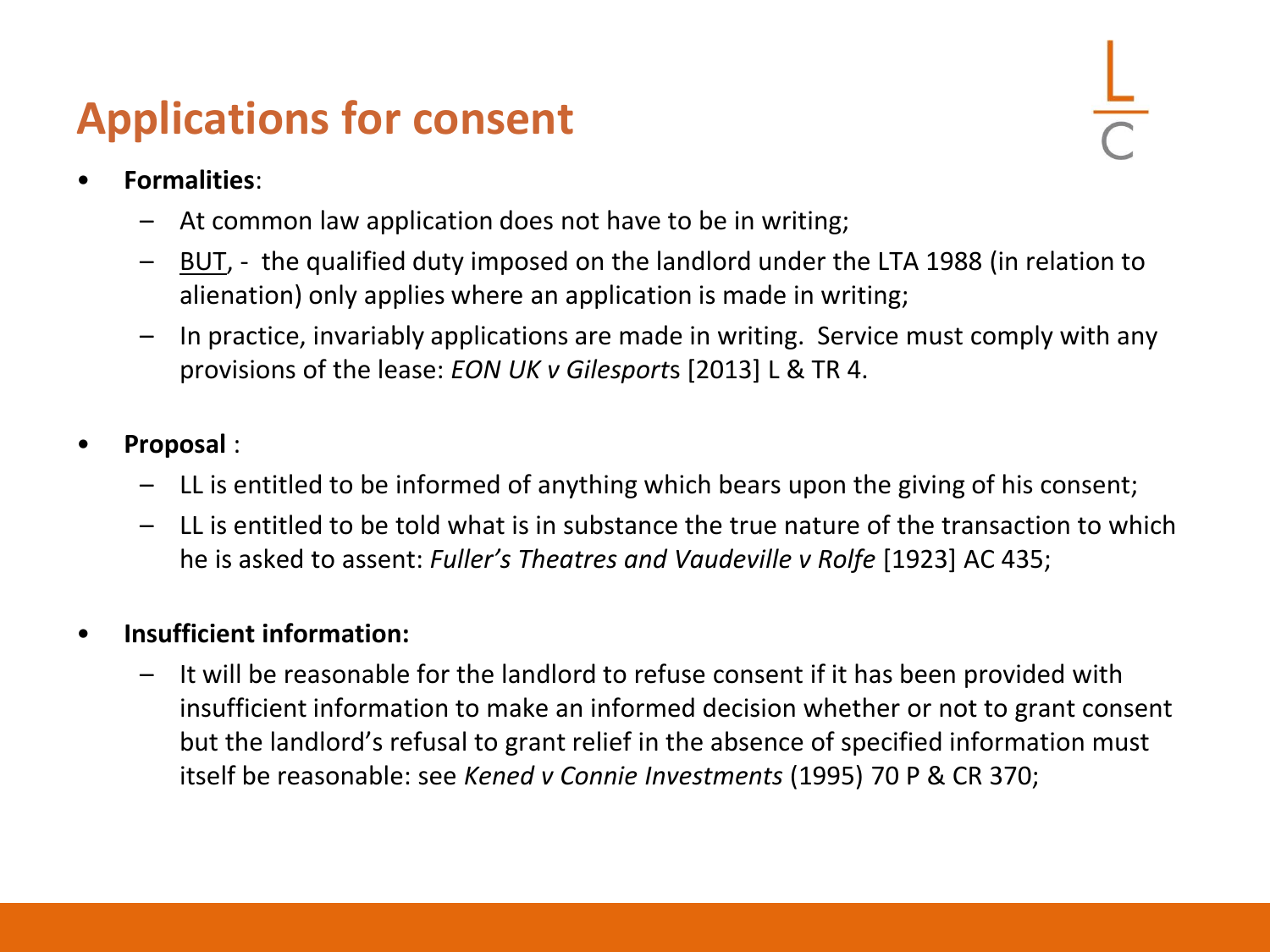#### **Response to applications**

#### • **Response must be given within a reasonable period**

– LL must deal with the application within a reasonable time and must make responses clearly and promptly: *Norwich Union Life Insurance Society v Shopmoor* [1999] 1 WLR 531. If LTA 1988 applies, response must be in writing. LL must progress applications expeditiously and not sit on its hands.

#### • **Practical Points:**

- Tenants should give full details of the proposed transaction up front. To speed up process T should anticipate any request for further information (such as bank references) and supply them;
- LLs should identify and request relevant information required promptly to avoid any finding that consent unreasonably withheld or delayed;

#### • **What constitutes a consent**:

- a matter of construing the relevant document/ correspondence.
- NOTE: a letter giving consent marked 'subject to licence' was held to grant consent, albeit subject to execution of the formal licence: *Prudential Assurance Co v Mount Eden Land* (1996) 74 P & CR 377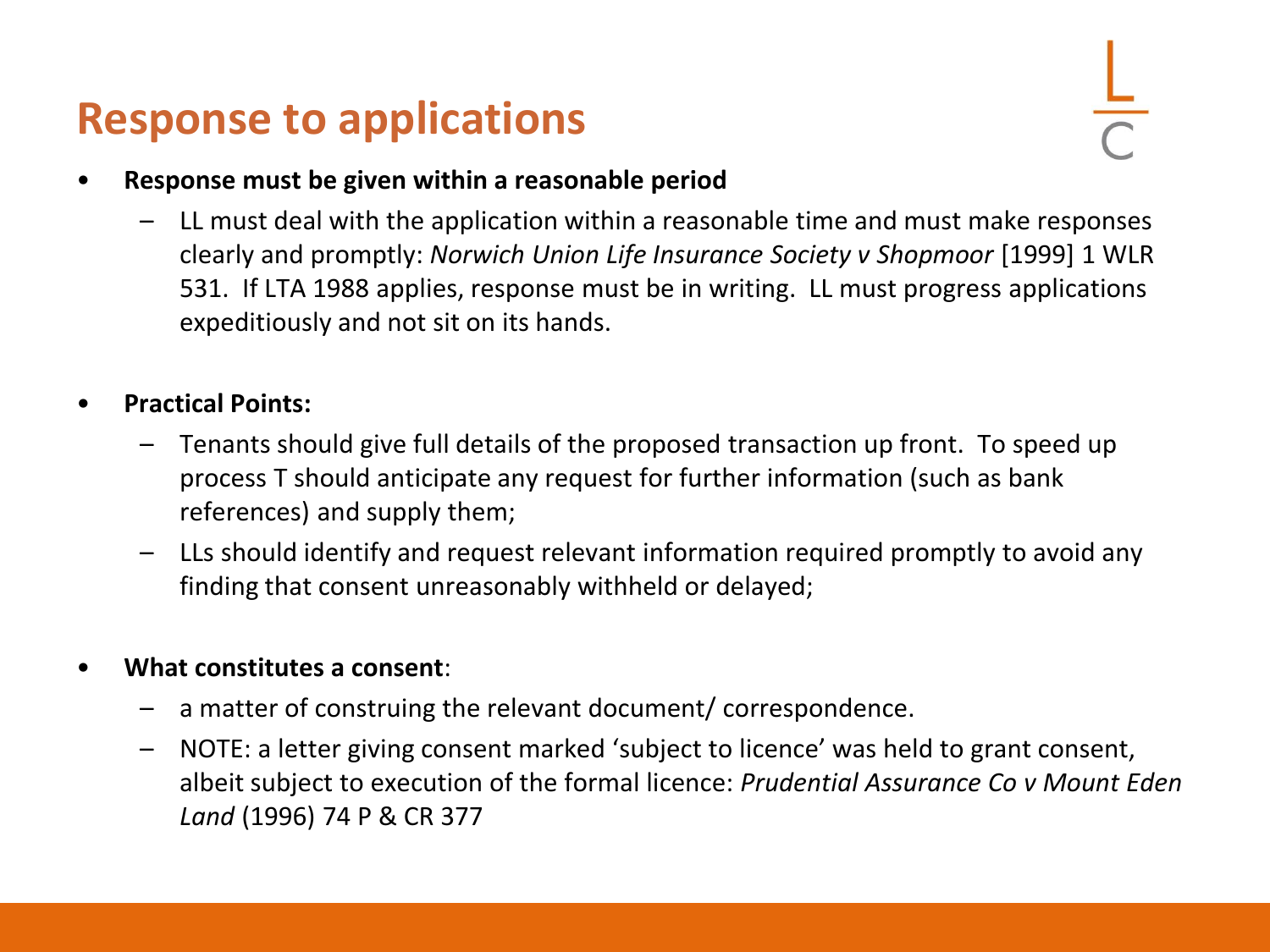#### **Reasonableness: an introduction**

- Highly fact and context specific;
- Prejudice to LL can be outweighed by prejudice to the T, making it unreasonable to refuse consent: *Footwear Corporation v Amplight Properties* [1999] 1 WLR 551;
- Can rely on professional advice (valuation evidence etc.), but that advice must itself be reasonable: *Blockbuster Entertainment Ltd v Leakcliff Properties* [1997] 1 EGLR 28, *Luminar Leisure Ltd v Apostole* [2001] 3 EGLR 23
- In alienation cases:
	- Approach largely as set out in *International Drilling Fluids v Louisville Investments (Uxbridge)* [1986] Ch 513; NB burden of proof since altered by LTA 1988, placing burden of showing reasonableness on LL;
	- Look out for any agreement under s19(1A) LTA 1927;
	- Be aware of possible implication of the Equality Act 2010 so far as refusal is sought to be justified by reference to a protected characteristic **–** see Woodfall 11.144, 11.145;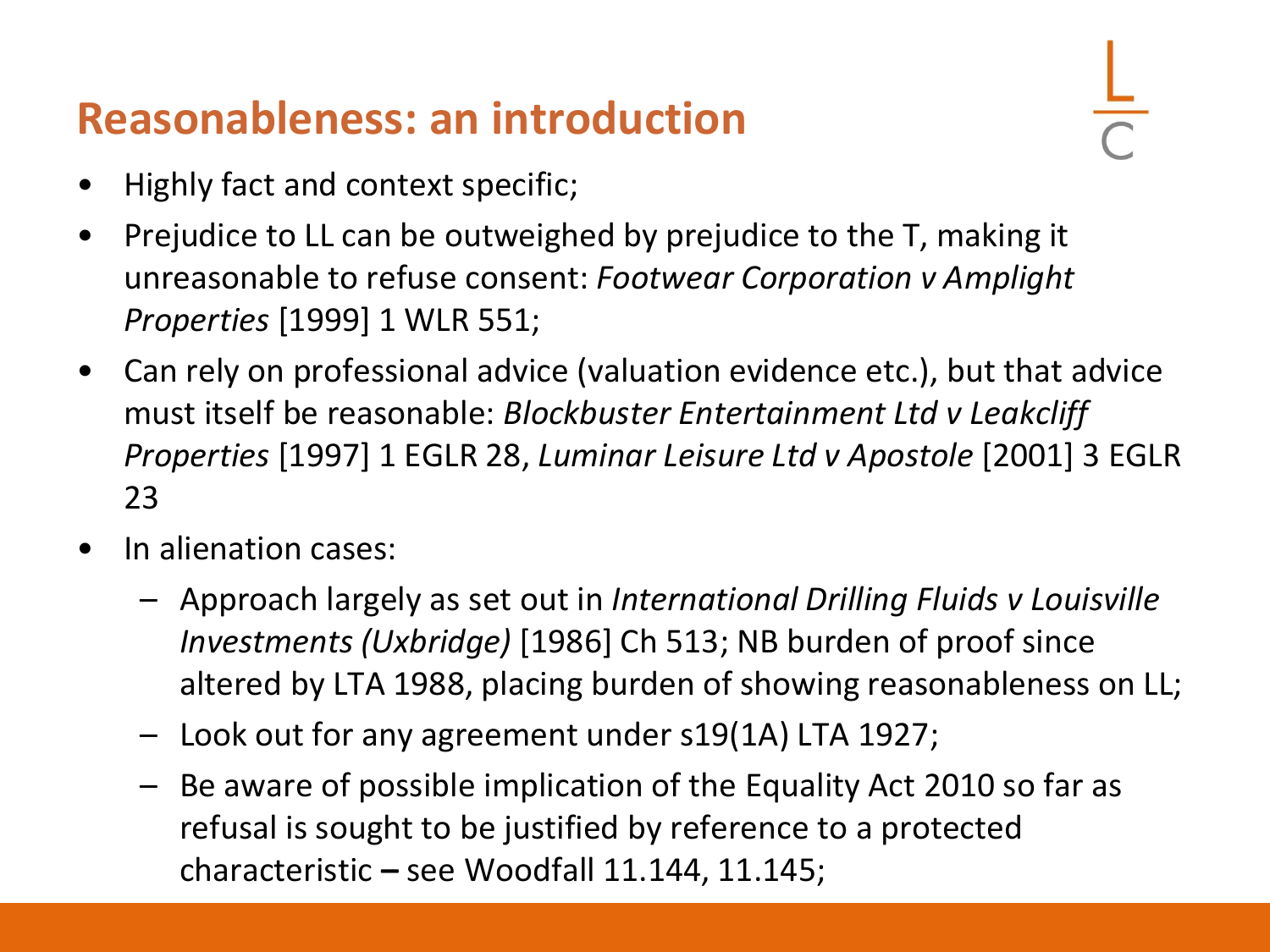#### **Reasonableness cont.**

- In alteration cases:
	- See approach in *Iqbal v Thakrar* [2004] 3 EGLR 21;
	- Burden of showing unreasonableness is on the tenant;
	- Cannot refuse on basis of pecuniary loss alone, in such cases LL should seek a compensatory payment;
- In user cases:
	- Remember, for partially qualified covenants, LL not required to act reasonably in giving consent;
	- If does give consent, cannot charge a premium for it;
	- For fully qualified covenants, broadly speaking the *International Drilling Fluids* test applies. Burden falls on T to show that LL withheld consent unreasonably.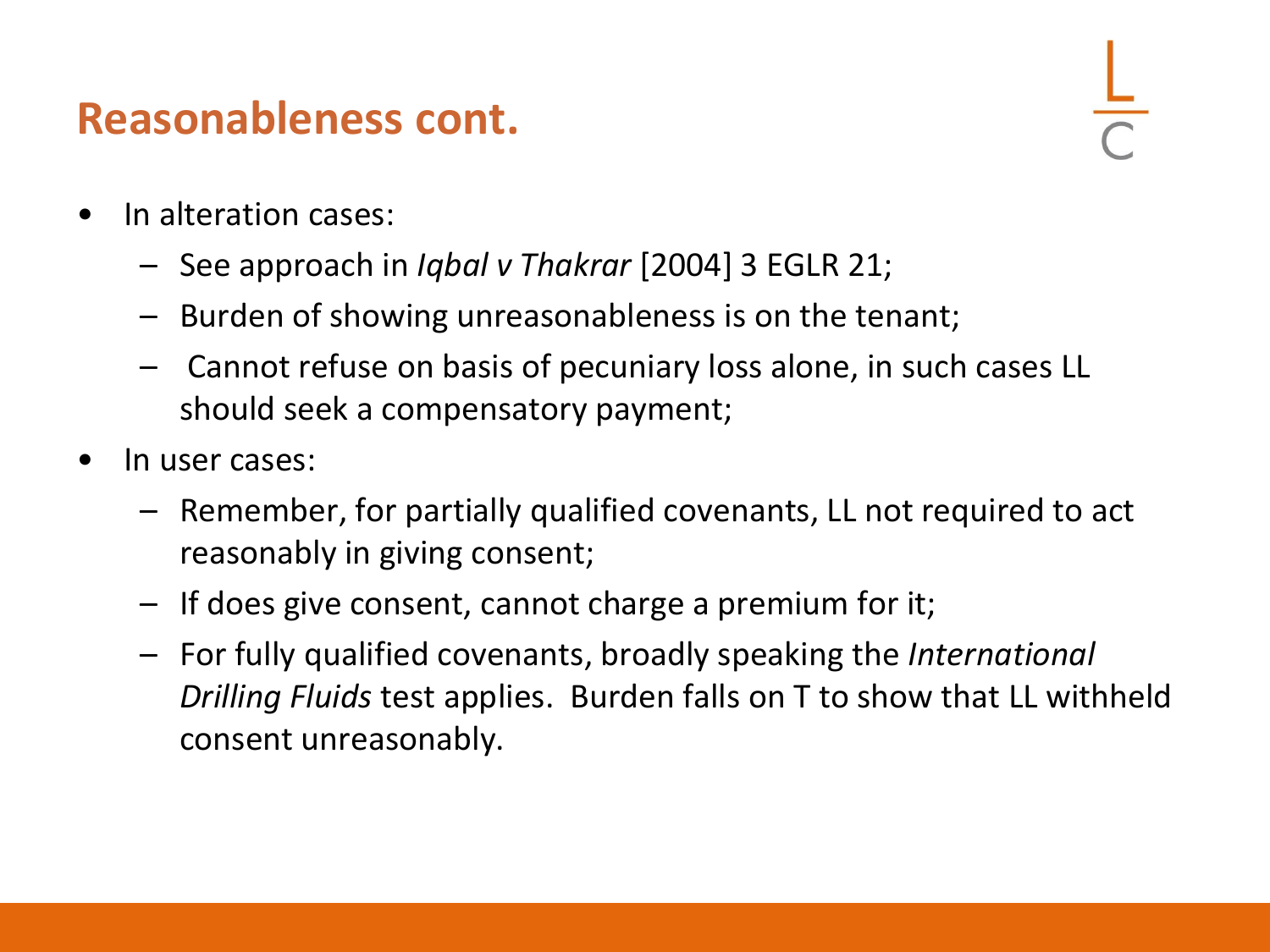#### **Costs**

- LPA  $1925 s144$
- LTA 1927 s19
- LL is entitled to require its reasonable costs of dealing with an application for consent being paid as a condition to such consent. Usual for LL to require such an undertaking at the outset;
- But, it will be unreasonable for LL to require as a condition of its consent a payment by way of costs in excess of what is reasonable: *Dong Bang Minerva (UK) Ltd v Davina Ltd* (1996) 73 P & CR and see *West India Quay (Residential) Ltd v East Tower Apartments Ltd* [2016] EWHC 2438.
- Costs can be administration charges.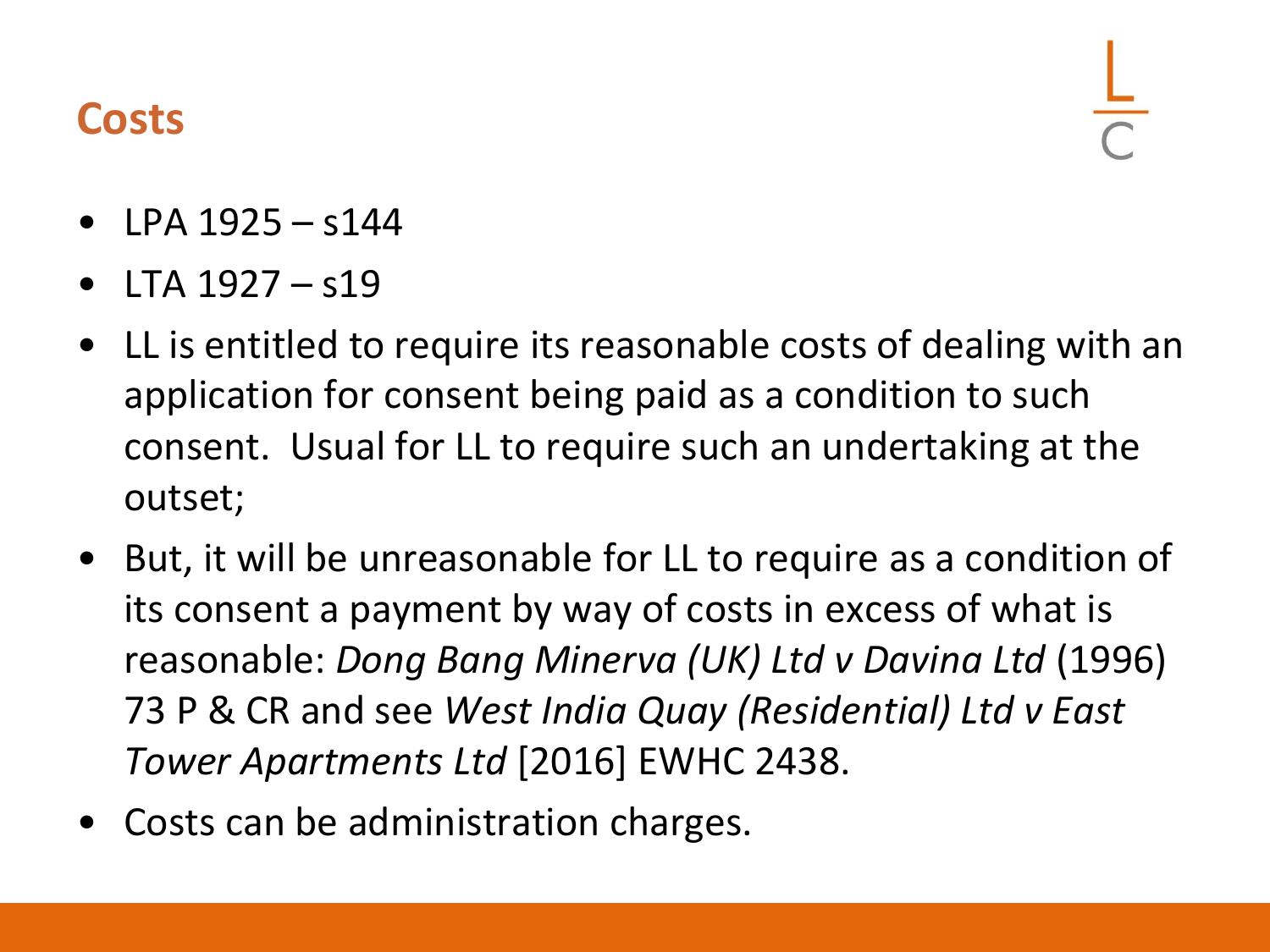#### **Remedies**

- Must have a prior refusal:
	- Cannot escape consequences of a breach of covenant (for example, forfeiture following alterations without seeking consent) by arguing that LL could not have reasonably avoided granting consent: see *Raja v Aviram* [2016] UKUT 102 (LC).
	- LL must have been given reasonable time to consider the application;
	- LL must have been told true nature of the transaction for which consent is sought;
- Whether LL could have refused may be relevant to discretionary relief;
- Where LL has refused and tenant considers LL has withheld consent unreasonably:
	- Can proceed with the change (lifting of proviso highly risky!)
	- Can obtain a declaration that consent has been unreasonably withheld (slower but much safer)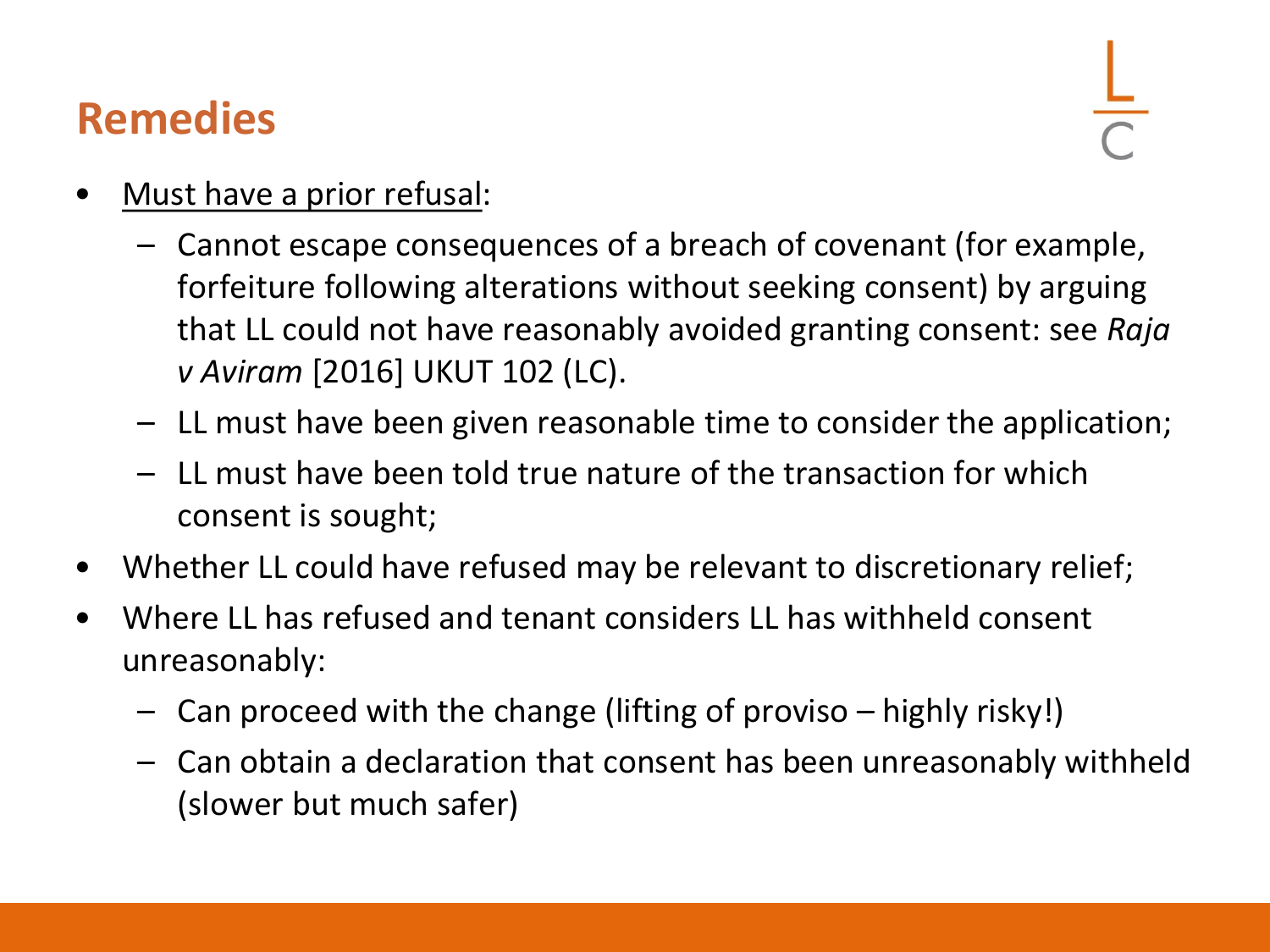#### **Remedies cont.**

- Section 53 of LTA 1954 authorises proceedings for a declaration to be brought in County Court where a LL has withheld licence or consent:
	- to an assignment of the tenancy or a subletting, charging or parting with the possession of the demised property or any part thereof, or
	- to the making of an improvement on the demised property or any part thereof, or
	- to a change in the use of the demised property or any part thereof, or to the making of a specified use of that property,
- Where LTA 1988 applies, can also be a claim for breach of statutory duty (s4);